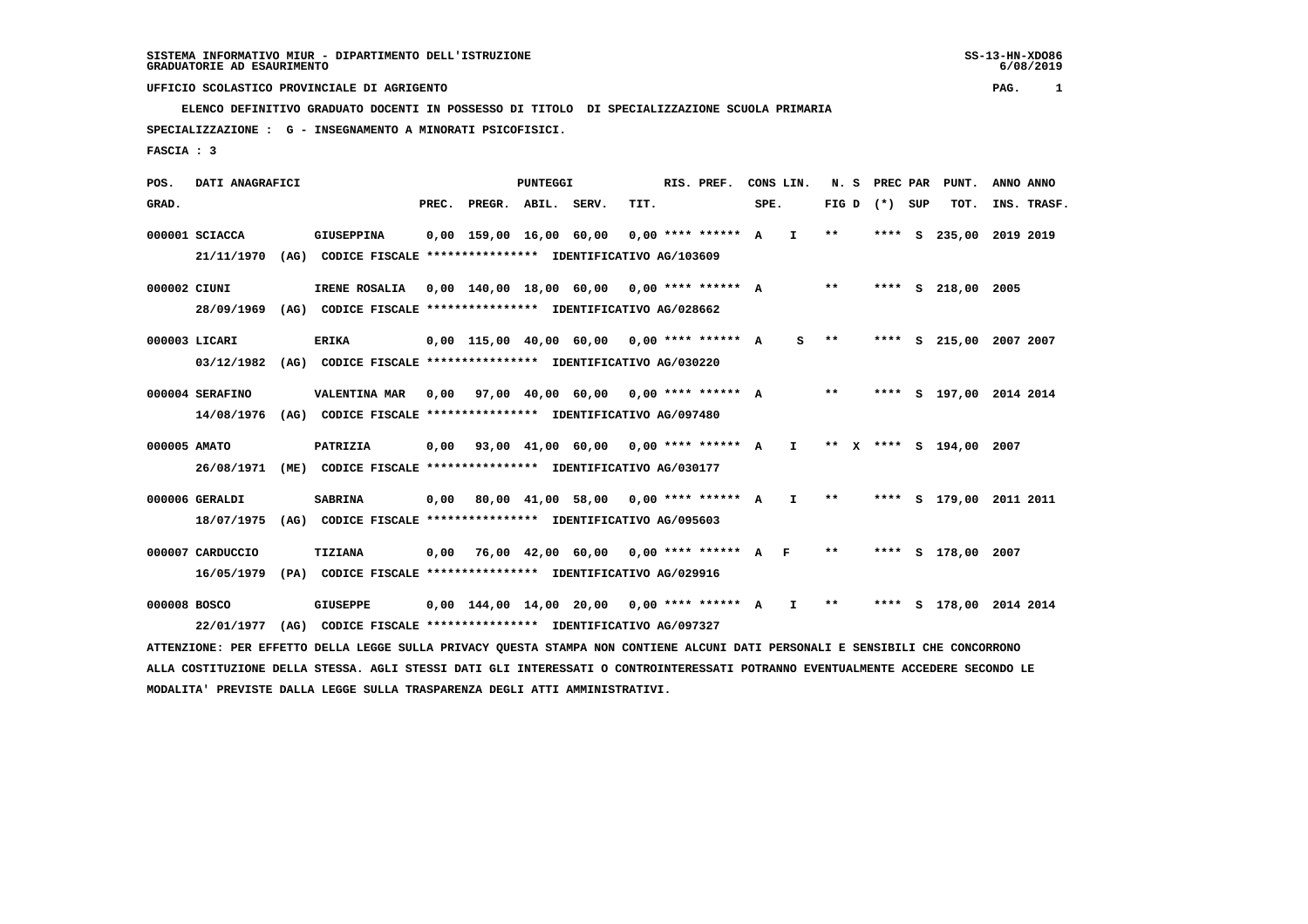**ELENCO DEFINITIVO GRADUATO DOCENTI IN POSSESSO DI TITOLO DI SPECIALIZZAZIONE SCUOLA PRIMARIA**

 **SPECIALIZZAZIONE : G - INSEGNAMENTO A MINORATI PSICOFISICI.**

 **FASCIA : 3**

 **POS. DATI ANAGRAFICI PUNTEGGI RIS. PREF. CONS LIN. N. S PREC PAR PUNT. ANNO ANNO**GRAD. **PREGRADE SERVEGE SERVE SERVE SPEREGE SPEREGALES SPEREGALES SPEREGALES SPEREGALES SPEREGALES SUP TOT. INS. TRASF. 000009 BOBBIO ENZA 0,00 61,00 40,00 60,00 0,00 \*\*\*\* \*\*\*\*\*\* A I \*\* \*\*\*\* S 161,00 2007 27/07/1979 (AG) CODICE FISCALE \*\*\*\*\*\*\*\*\*\*\*\*\*\*\*\* IDENTIFICATIVO AG/030174 000010 BAIO ANNA 0,00 30,00 39,00 60,00 3,00 \*\*\*\* \*\*\*\*\*\* A I \*\* \*\*\*\* S 132,00 2014 2014 18/11/1983 (AG) CODICE FISCALE \*\*\*\*\*\*\*\*\*\*\*\*\*\*\*\* IDENTIFICATIVO AG/097318 000011 CONA ROBERTA 0,00 18,00 39,00 58,00 6,00 \*\*\*\* \*\*\*\*\*\* A I \*\* \*\*\*\* S 121,00 2007 24/08/1981 (AG) CODICE FISCALE \*\*\*\*\*\*\*\*\*\*\*\*\*\*\*\* IDENTIFICATIVO AG/030052 000012 PITRUZZELLA MARIARITA 0,00 3,00 16,00 48,00 3,00 \*\*\*\* \*\*\*\*\*\* A \*\* \*\*\*\* S 70,00 2014 T 18/08/1982 (AG) CODICE FISCALE \*\*\*\*\*\*\*\*\*\*\*\*\*\*\*\* IDENTIFICATIVO AG/103483 000013 MASTRELLA ROSA 0,00 8,00 12,00 37,00 3,00 \*\*\*\* \*\*\*\*\*\* A \*\* \*\*\*\* S 60,00 2014 T 10/01/1978 (AG) CODICE FISCALE \*\*\*\*\*\*\*\*\*\*\*\*\*\*\*\* IDENTIFICATIVO AG/100083 000014 LA MENDOLA ANNA 0,00 0,00 14,00 41,00 3,00 \*\*\*\* \*\*\*\*\*\* A \*\* \*\*\*\* S 58,00 2014 T 16/12/1980 (AG) CODICE FISCALE \*\*\*\*\*\*\*\*\*\*\*\*\*\*\*\* IDENTIFICATIVO AG/100082 000015 MOSCHIERA DANIELA 0,00 19,00 0,00 32,00 0,00 \*\*\*\* \*\*\*\*\*\* A \*\* \*\*\*\* S 51,00 2019 2019 T 13/09/1972 (AG) CODICE FISCALE \*\*\*\*\*\*\*\*\*\*\*\*\*\*\*\* IDENTIFICATIVO AG/103584 000016 MATINA LAURA 0,00 3,00 11,00 28,00 0,00 \*\*\*\* \*\*\*\*\*\* A \*\* \*\*\*\* S 42,00 2019 2019 T 29/10/1973 (AG) CODICE FISCALE \*\*\*\*\*\*\*\*\*\*\*\*\*\*\*\* IDENTIFICATIVO AG/103543 ATTENZIONE: PER EFFETTO DELLA LEGGE SULLA PRIVACY QUESTA STAMPA NON CONTIENE ALCUNI DATI PERSONALI E SENSIBILI CHE CONCORRONO ALLA COSTITUZIONE DELLA STESSA. AGLI STESSI DATI GLI INTERESSATI O CONTROINTERESSATI POTRANNO EVENTUALMENTE ACCEDERE SECONDO LE**

 **MODALITA' PREVISTE DALLA LEGGE SULLA TRASPARENZA DEGLI ATTI AMMINISTRATIVI.**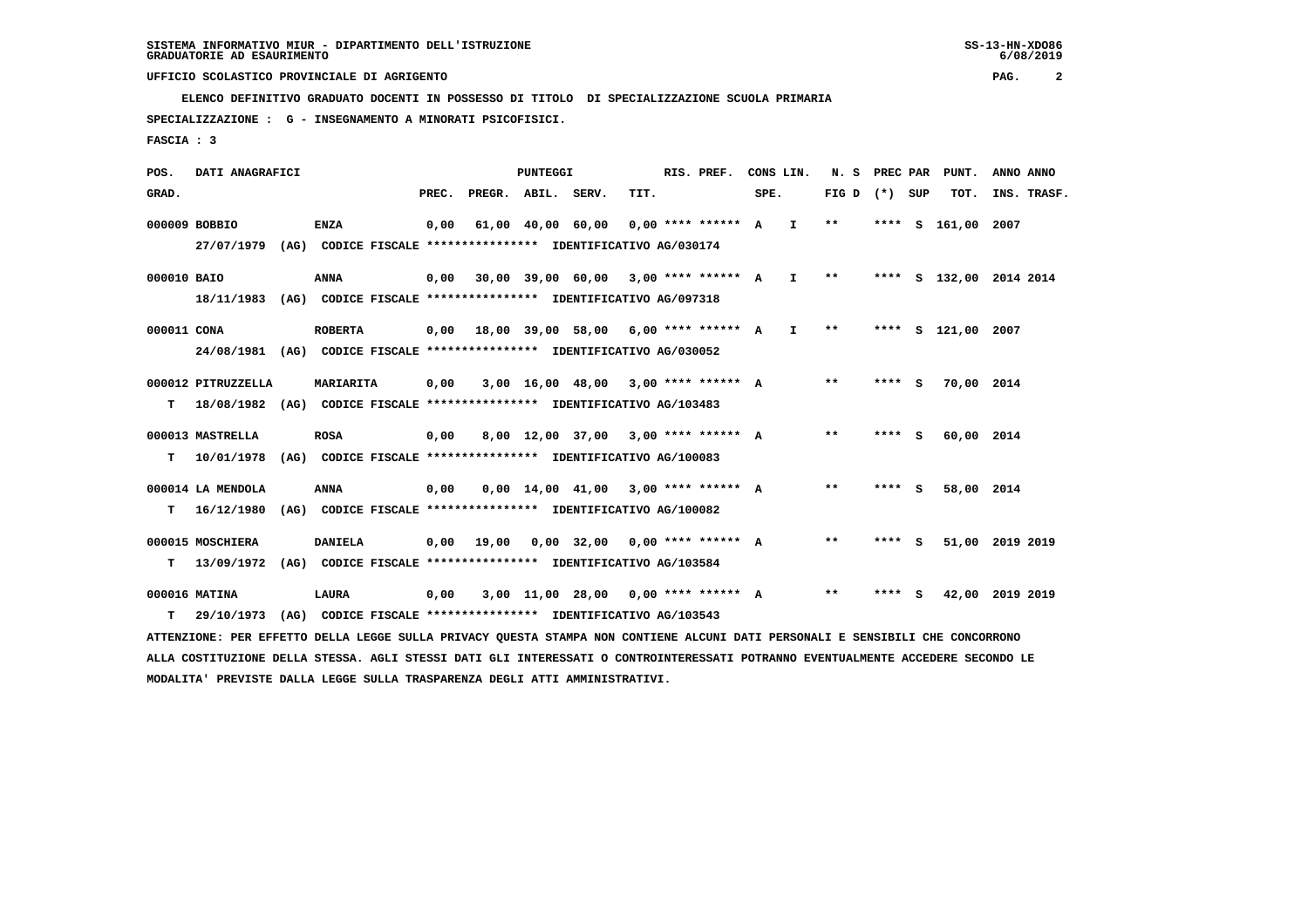**ELENCO DEFINITIVO GRADUATO DOCENTI IN POSSESSO DI TITOLO DI SPECIALIZZAZIONE SCUOLA PRIMARIA**

 **SPECIALIZZAZIONE : G - INSEGNAMENTO A MINORATI PSICOFISICI.**

 **FASCIA : 3**

| POS.         | DATI ANAGRAFICI       |      |                                                          |      |                                           | PUNTEGGI |                                       |      | RIS. PREF. | CONS LIN.    | N. S PREC PAR   |         |   | PUNT. | ANNO ANNO       |
|--------------|-----------------------|------|----------------------------------------------------------|------|-------------------------------------------|----------|---------------------------------------|------|------------|--------------|-----------------|---------|---|-------|-----------------|
| GRAD.        |                       |      |                                                          |      | PREC. PREGR. ABIL. SERV.                  |          |                                       | TIT. |            | SPE.         | FIG D $(*)$ SUP |         |   | TOT.  | INS. TRASF.     |
| 000017 URSO  |                       |      | <b>ANGELA</b>                                            | 0,00 |                                           |          | $0.00$ 14.00 24.00 3.00 **** ****** A |      |            |              | $***$           | $***$ S |   | 41,00 | 2014            |
| т            | 13/07/1970            | (AG) | CODICE FISCALE                                           |      | **************** IDENTIFICATIVO AG/100074 |          |                                       |      |            |              |                 |         |   |       |                 |
| 000018 VULLO |                       |      | <b>ANNA</b>                                              | 0,00 |                                           |          | $2,00$ 11,00 26,00 0,00 **** ****** A |      |            |              | $**$            | $***$ S |   |       | 39,00 2019 2019 |
|              | 08/02/1979            | (AG) | CODICE FISCALE **************** IDENTIFICATIVO AG/103624 |      |                                           |          |                                       |      |            |              |                 |         |   |       |                 |
|              | 000019 CARLETTA       |      | <b>ANNA</b>                                              | 0,00 |                                           |          | $0,00$ 15,00 12,00 6,00 **** ****** A |      |            | $\mathbf{I}$ | $***$ X         | **** S  |   | 33,00 | 2019 2019       |
|              | 11/03/1979            | (CT) | CODICE FISCALE **************** IDENTIFICATIVO AG/103498 |      |                                           |          |                                       |      |            |              |                 |         |   |       |                 |
|              | 000020 BARONE         |      | VALENTINA                                                | 0,00 |                                           |          | $0.00$ 14.00 12.00 3.00 **** ****** A |      |            |              | $* *$           | $***$ S |   | 29,00 | 2019 2019       |
| т            | 28/05/1982            | (AG) | CODICE FISCALE **************** IDENTIFICATIVO AG/103511 |      |                                           |          |                                       |      |            |              |                 |         |   |       |                 |
|              | 000021 CORBOFEMMININO |      | TIZIANA                                                  |      | $0,00$ 14,00                              |          | $0,00$ $0,00$ $0,00$ **** ****** A    |      |            |              | $* *$           | $***5$  |   | 14,00 | 2019 2019       |
| т            | 18/10/1972            | (AG) | CODICE FISCALE                                           |      | **************** IDENTIFICATIVO AG/103534 |          |                                       |      |            |              |                 |         |   |       |                 |
|              | 000022 FALLEA         |      | MARGHERITA                                               | 0.00 | 13,00                                     | 0,00     | 0,00 0,00 **** ****** A               |      |            |              | $***$           | ****    | s |       | 13,00 2019 2019 |
|              | $T = 13/07/1977$      | (AG) | CODICE FISCALE **************** IDENTIFICATIVO AG/103558 |      |                                           |          |                                       |      |            |              |                 |         |   |       |                 |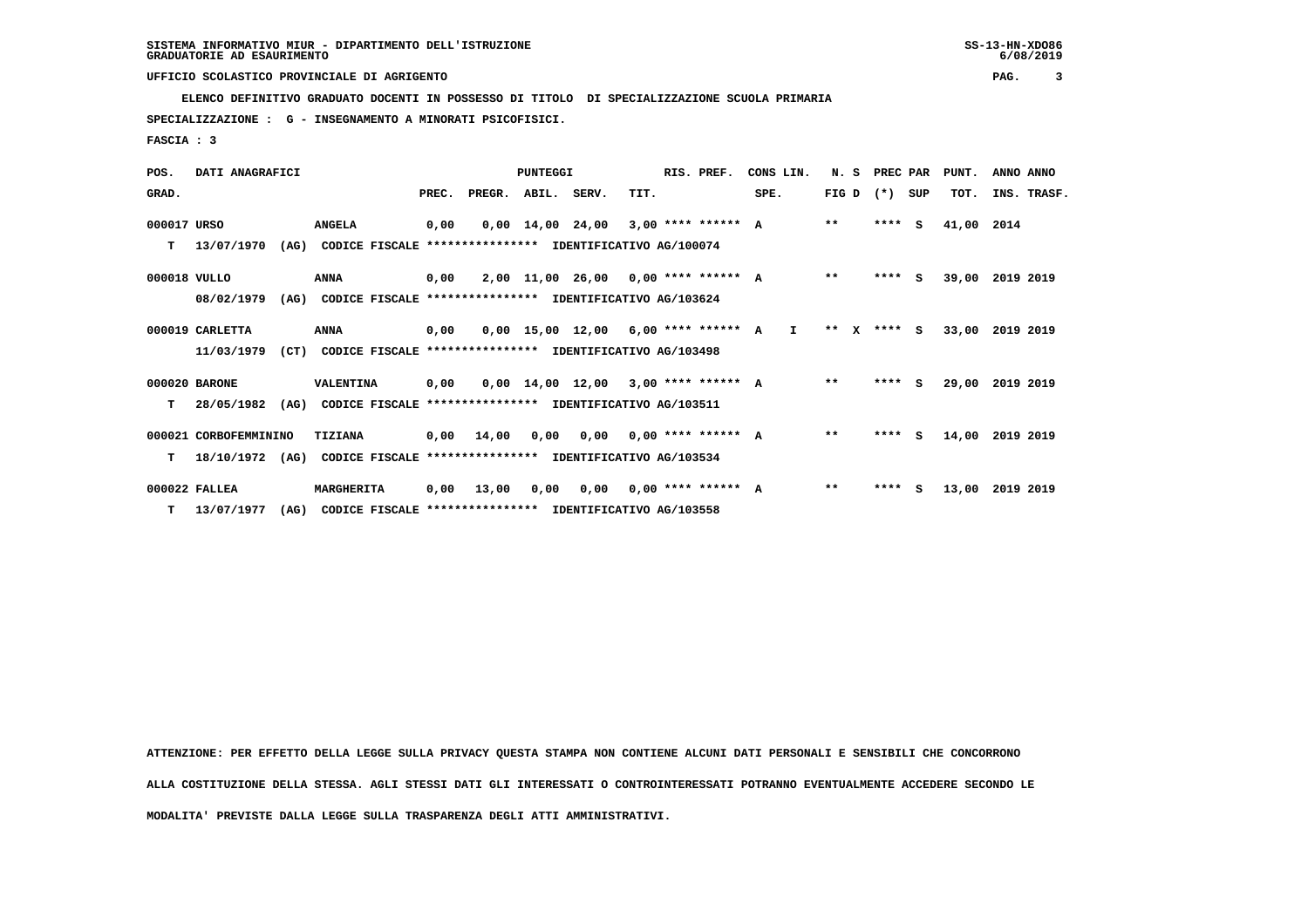**ELENCO DEFINITIVO GRADUATO DOCENTI IN POSSESSO DI TITOLO DI SPECIALIZZAZIONE SCUOLA PRIMARIA**

 **SPECIALIZZAZIONE : G - INSEGNAMENTO A MINORATI PSICOFISICI.**

 **FASCIA : 4**

| POS.  | DATI ANAGRAFICI  |      |                                 |       |              | PUNTEGGI |       | RIS. PREF.                               | CONS LIN. N. S PREC PAR PUNT. |             |     |                         | ANNO ANNO |             |
|-------|------------------|------|---------------------------------|-------|--------------|----------|-------|------------------------------------------|-------------------------------|-------------|-----|-------------------------|-----------|-------------|
| GRAD. |                  |      |                                 | PREC. | PREGR. ABIL. |          | SERV. | TIT.                                     | SPE.                          | $FIG D (*)$ | SUP | тот.                    |           | INS. TRASF. |
|       | 000023 AZZARELLO |      | FEDERICA                        | 0.00  |              |          |       | 0,00 40,00 60,00 6,00 **** ****** A I ** |                               |             |     | **** S 106,00 2019 2019 |           |             |
|       | 05/06/1989       | (CL) | CODICE FISCALE **************** |       |              |          |       | IDENTIFICATIVO AG/103509                 |                               |             |     |                         |           |             |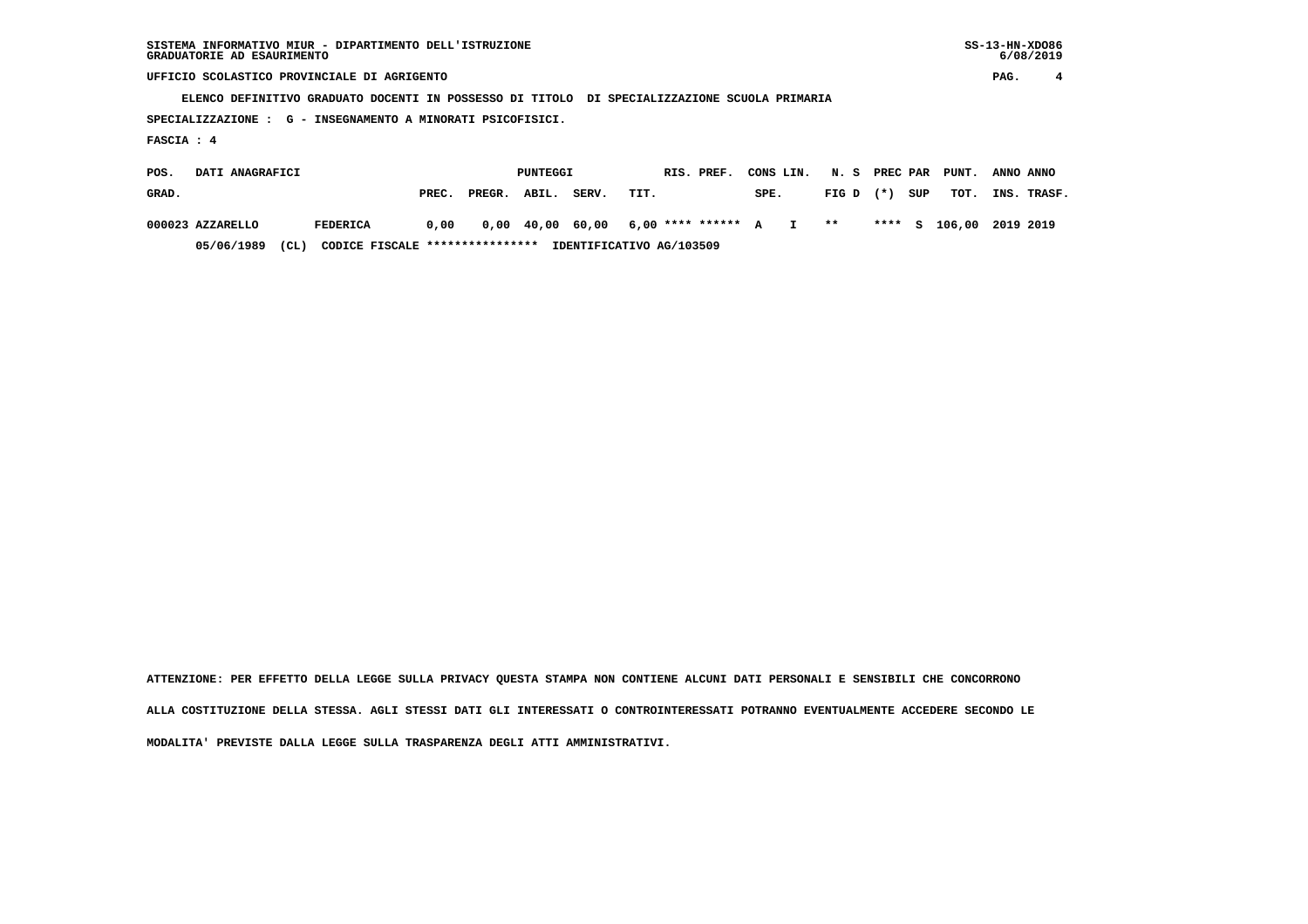**ELENCO DEFINITIVO GRADUATO DOCENTI IN POSSESSO DI TITOLO DI SPECIALIZZAZIONE SCUOLA PRIMARIA**

 **SPECIALIZZAZIONE : H - INSEGNAMENTO A MINORATI DELLA VISTA.**

 **FASCIA : 3**

 **POS. DATI ANAGRAFICI PUNTEGGI RIS. PREF. CONS LIN. N. S PREC PAR PUNT. ANNO ANNO**GRAD. **PREGRADE SERVEGE SERVE SERVE SPEREGE SPEREGALES SPEREGALES SPEREGALES SPEREGALES SPEREGALES SUP TOT. INS. TRASF. 000001 SCIACCA GIUSEPPINA 0,00 159,00 16,00 60,00 0,00 \*\*\*\* \*\*\*\*\*\* A I \*\* \*\*\*\* S 235,00 2019 2019 21/11/1970 (AG) CODICE FISCALE \*\*\*\*\*\*\*\*\*\*\*\*\*\*\*\* IDENTIFICATIVO AG/103609 000002 CIUNI IRENE ROSALIA 0,00 140,00 18,00 60,00 0,00 \*\*\*\* \*\*\*\*\*\* A \*\* \*\*\*\* S 218,00 2005 28/09/1969 (AG) CODICE FISCALE \*\*\*\*\*\*\*\*\*\*\*\*\*\*\*\* IDENTIFICATIVO AG/028662 000003 LICARI ERIKA 0,00 115,00 40,00 60,00 0,00 \*\*\*\* \*\*\*\*\*\* A S \*\* \*\*\*\* S 215,00 2007 2007 03/12/1982 (AG) CODICE FISCALE \*\*\*\*\*\*\*\*\*\*\*\*\*\*\*\* IDENTIFICATIVO AG/030220 000004 SERAFINO VALENTINA MAR 0,00 97,00 40,00 60,00 0,00 \*\*\*\* \*\*\*\*\*\* A \*\* \*\*\*\* S 197,00 2014 2014 14/08/1976 (AG) CODICE FISCALE \*\*\*\*\*\*\*\*\*\*\*\*\*\*\*\* IDENTIFICATIVO AG/097480 000005 AMATO PATRIZIA 0,00 93,00 41,00 60,00 0,00 \*\*\*\* \*\*\*\*\*\* A I \*\* X \*\*\*\* S 194,00 2007 26/08/1971 (ME) CODICE FISCALE \*\*\*\*\*\*\*\*\*\*\*\*\*\*\*\* IDENTIFICATIVO AG/030177 000006 GERALDI SABRINA 0,00 80,00 41,00 58,00 0,00 \*\*\*\* \*\*\*\*\*\* A I \*\* \*\*\*\* S 179,00 2011 2011 18/07/1975 (AG) CODICE FISCALE \*\*\*\*\*\*\*\*\*\*\*\*\*\*\*\* IDENTIFICATIVO AG/095603 000007 CARDUCCIO TIZIANA 0,00 76,00 42,00 60,00 0,00 \*\*\*\* \*\*\*\*\*\* A F \*\* \*\*\*\* S 178,00 2007 16/05/1979 (PA) CODICE FISCALE \*\*\*\*\*\*\*\*\*\*\*\*\*\*\*\* IDENTIFICATIVO AG/029916 000008 BOSCO GIUSEPPE 0,00 144,00 14,00 20,00 0,00 \*\*\*\* \*\*\*\*\*\* A I \*\* \*\*\*\* S 178,00 2014 2014 22/01/1977 (AG) CODICE FISCALE \*\*\*\*\*\*\*\*\*\*\*\*\*\*\*\* IDENTIFICATIVO AG/097327**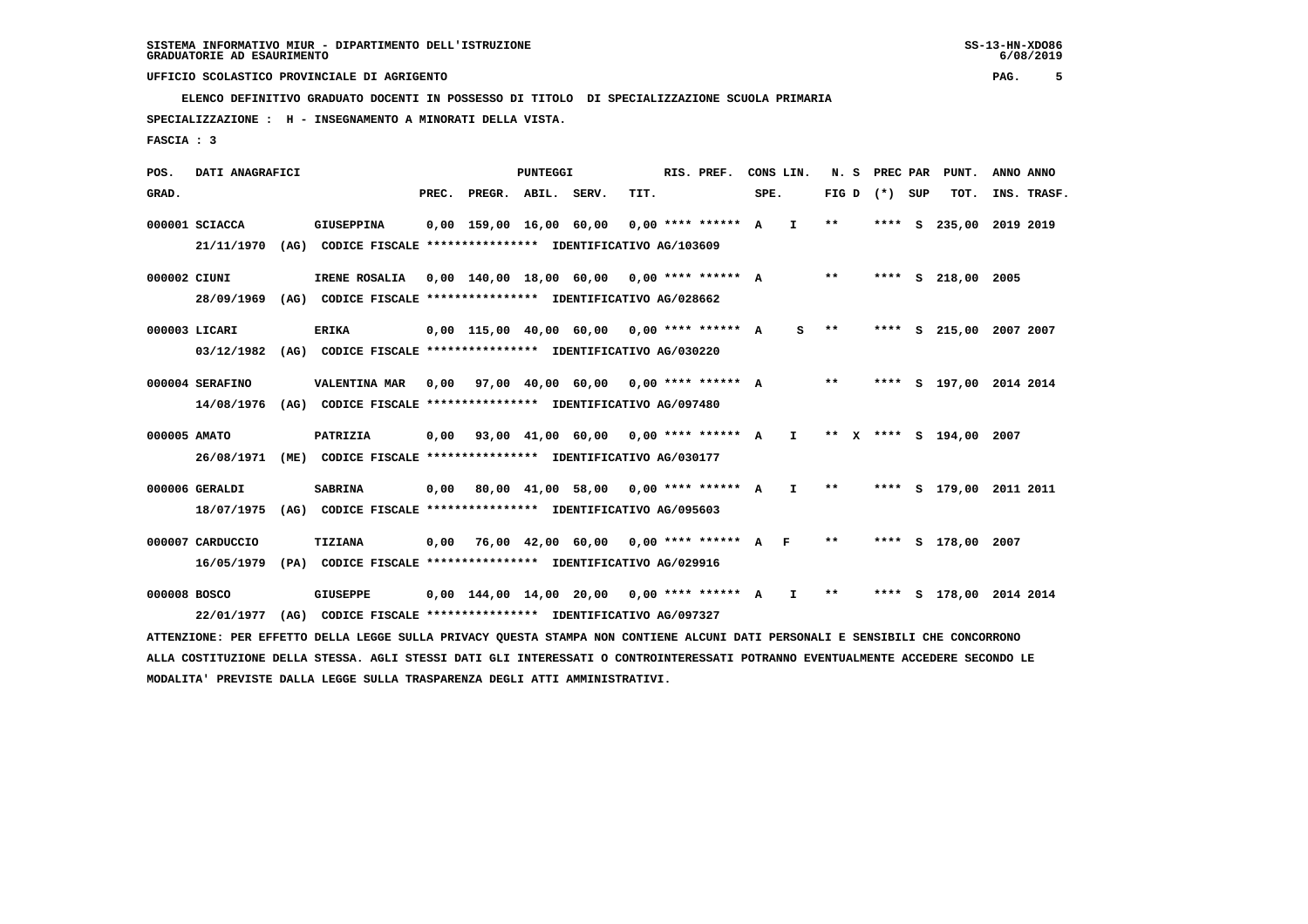**ELENCO DEFINITIVO GRADUATO DOCENTI IN POSSESSO DI TITOLO DI SPECIALIZZAZIONE SCUOLA PRIMARIA**

 **SPECIALIZZAZIONE : H - INSEGNAMENTO A MINORATI DELLA VISTA.**

 **FASCIA : 3**

 **POS. DATI ANAGRAFICI PUNTEGGI RIS. PREF. CONS LIN. N. S PREC PAR PUNT. ANNO ANNO**GRAD. **PREGRADE SERVEGE SERVE SERVE SPEREGE SPEREGALES SPEREGALES SPEREGALES SPEREGALES SPEREGALES SUP TOT. INS. TRASF. 000009 BOBBIO ENZA 0,00 61,00 40,00 60,00 0,00 \*\*\*\* \*\*\*\*\*\* A I \*\* \*\*\*\* S 161,00 2007 27/07/1979 (AG) CODICE FISCALE \*\*\*\*\*\*\*\*\*\*\*\*\*\*\*\* IDENTIFICATIVO AG/030174 000010 BAIO ANNA 0,00 30,00 39,00 60,00 3,00 \*\*\*\* \*\*\*\*\*\* A I \*\* \*\*\*\* S 132,00 2014 2014 18/11/1983 (AG) CODICE FISCALE \*\*\*\*\*\*\*\*\*\*\*\*\*\*\*\* IDENTIFICATIVO AG/097318 000011 CONA ROBERTA 0,00 18,00 39,00 58,00 6,00 \*\*\*\* \*\*\*\*\*\* A I \*\* \*\*\*\* S 121,00 2007 24/08/1981 (AG) CODICE FISCALE \*\*\*\*\*\*\*\*\*\*\*\*\*\*\*\* IDENTIFICATIVO AG/030052 000012 PITRUZZELLA MARIARITA 0,00 3,00 16,00 48,00 3,00 \*\*\*\* \*\*\*\*\*\* A \*\* \*\*\*\* S 70,00 2014 T 18/08/1982 (AG) CODICE FISCALE \*\*\*\*\*\*\*\*\*\*\*\*\*\*\*\* IDENTIFICATIVO AG/103483 000013 MASTRELLA ROSA 0,00 8,00 12,00 37,00 3,00 \*\*\*\* \*\*\*\*\*\* A \*\* \*\*\*\* S 60,00 2014 T 10/01/1978 (AG) CODICE FISCALE \*\*\*\*\*\*\*\*\*\*\*\*\*\*\*\* IDENTIFICATIVO AG/100083 000014 LA MENDOLA ANNA 0,00 0,00 14,00 41,00 3,00 \*\*\*\* \*\*\*\*\*\* A \*\* \*\*\*\* S 58,00 2014 T 16/12/1980 (AG) CODICE FISCALE \*\*\*\*\*\*\*\*\*\*\*\*\*\*\*\* IDENTIFICATIVO AG/100082 000015 MOSCHIERA DANIELA 0,00 19,00 0,00 32,00 0,00 \*\*\*\* \*\*\*\*\*\* A \*\* \*\*\*\* S 51,00 2019 2019 T 13/09/1972 (AG) CODICE FISCALE \*\*\*\*\*\*\*\*\*\*\*\*\*\*\*\* IDENTIFICATIVO AG/103584 000016 MATINA LAURA 0,00 3,00 11,00 28,00 0,00 \*\*\*\* \*\*\*\*\*\* A \*\* \*\*\*\* S 42,00 2019 2019 T 29/10/1973 (AG) CODICE FISCALE \*\*\*\*\*\*\*\*\*\*\*\*\*\*\*\* IDENTIFICATIVO AG/103543 ATTENZIONE: PER EFFETTO DELLA LEGGE SULLA PRIVACY QUESTA STAMPA NON CONTIENE ALCUNI DATI PERSONALI E SENSIBILI CHE CONCORRONO ALLA COSTITUZIONE DELLA STESSA. AGLI STESSI DATI GLI INTERESSATI O CONTROINTERESSATI POTRANNO EVENTUALMENTE ACCEDERE SECONDO LE**

 **MODALITA' PREVISTE DALLA LEGGE SULLA TRASPARENZA DEGLI ATTI AMMINISTRATIVI.**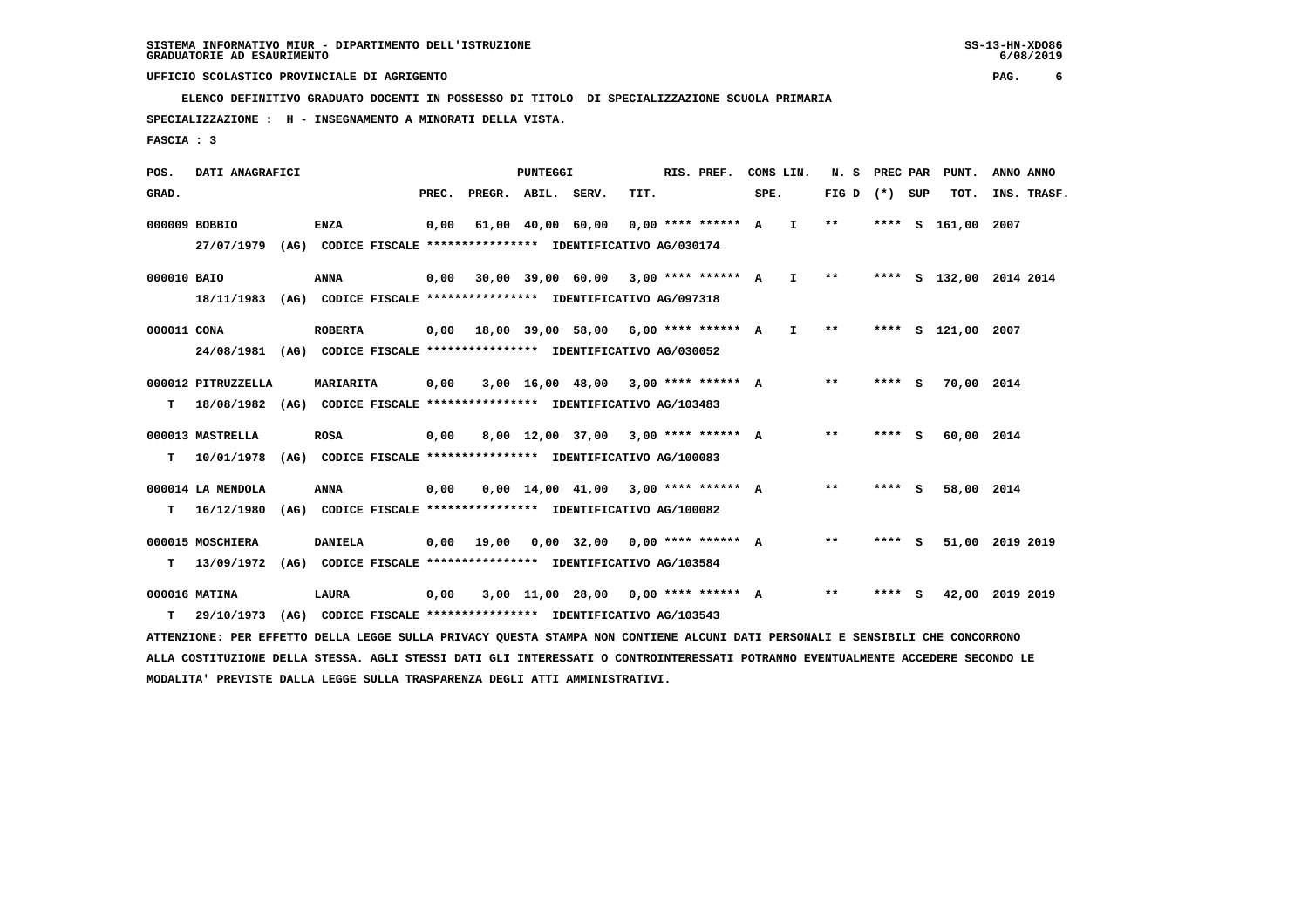**ELENCO DEFINITIVO GRADUATO DOCENTI IN POSSESSO DI TITOLO DI SPECIALIZZAZIONE SCUOLA PRIMARIA**

 **SPECIALIZZAZIONE : H - INSEGNAMENTO A MINORATI DELLA VISTA.**

 **FASCIA : 3**

| POS.         | DATI ANAGRAFICI       |      |                                                          |      |                                           | PUNTEGGI |                                       |      | RIS. PREF. | CONS LIN.    | N. S PREC PAR   |         |   | PUNT. | ANNO ANNO       |
|--------------|-----------------------|------|----------------------------------------------------------|------|-------------------------------------------|----------|---------------------------------------|------|------------|--------------|-----------------|---------|---|-------|-----------------|
| GRAD.        |                       |      |                                                          |      | PREC. PREGR. ABIL. SERV.                  |          |                                       | TIT. |            | SPE.         | FIG D $(*)$ SUP |         |   | TOT.  | INS. TRASF.     |
| 000017 URSO  |                       |      | <b>ANGELA</b>                                            | 0,00 |                                           |          | $0.00$ 14.00 24.00 3.00 **** ****** A |      |            |              | $***$           | $***$ S |   | 41,00 | 2014            |
| т            | 13/07/1970            | (AG) | CODICE FISCALE                                           |      | **************** IDENTIFICATIVO AG/100074 |          |                                       |      |            |              |                 |         |   |       |                 |
| 000018 VULLO |                       |      | <b>ANNA</b>                                              | 0,00 |                                           |          | $2,00$ 11,00 26,00 0,00 **** ****** A |      |            |              | $**$            | $***$ S |   |       | 39,00 2019 2019 |
|              | 08/02/1979            | (AG) | CODICE FISCALE **************** IDENTIFICATIVO AG/103624 |      |                                           |          |                                       |      |            |              |                 |         |   |       |                 |
|              | 000019 CARLETTA       |      | <b>ANNA</b>                                              | 0,00 |                                           |          | $0,00$ 15,00 12,00 6,00 **** ****** A |      |            | $\mathbf{I}$ | $***$ X         | **** S  |   | 33,00 | 2019 2019       |
|              | 11/03/1979            | (CT) | CODICE FISCALE **************** IDENTIFICATIVO AG/103498 |      |                                           |          |                                       |      |            |              |                 |         |   |       |                 |
|              | 000020 BARONE         |      | VALENTINA                                                | 0,00 |                                           |          | $0.00$ 14.00 12.00 3.00 **** ****** A |      |            |              | $* *$           | $***$ S |   | 29,00 | 2019 2019       |
| т            | 28/05/1982            | (AG) | CODICE FISCALE **************** IDENTIFICATIVO AG/103511 |      |                                           |          |                                       |      |            |              |                 |         |   |       |                 |
|              | 000021 CORBOFEMMININO |      | TIZIANA                                                  |      | $0,00$ 14,00                              |          | $0,00$ $0,00$ $0,00$ **** ****** A    |      |            |              | $* *$           | $***5$  |   | 14,00 | 2019 2019       |
| т            | 18/10/1972            | (AG) | CODICE FISCALE                                           |      | **************** IDENTIFICATIVO AG/103534 |          |                                       |      |            |              |                 |         |   |       |                 |
|              | 000022 FALLEA         |      | MARGHERITA                                               | 0.00 | 13,00                                     | 0,00     | 0,00 0,00 **** ****** A               |      |            |              | $***$           | ****    | s |       | 13,00 2019 2019 |
|              | $T = 13/07/1977$      | (AG) | CODICE FISCALE **************** IDENTIFICATIVO AG/103558 |      |                                           |          |                                       |      |            |              |                 |         |   |       |                 |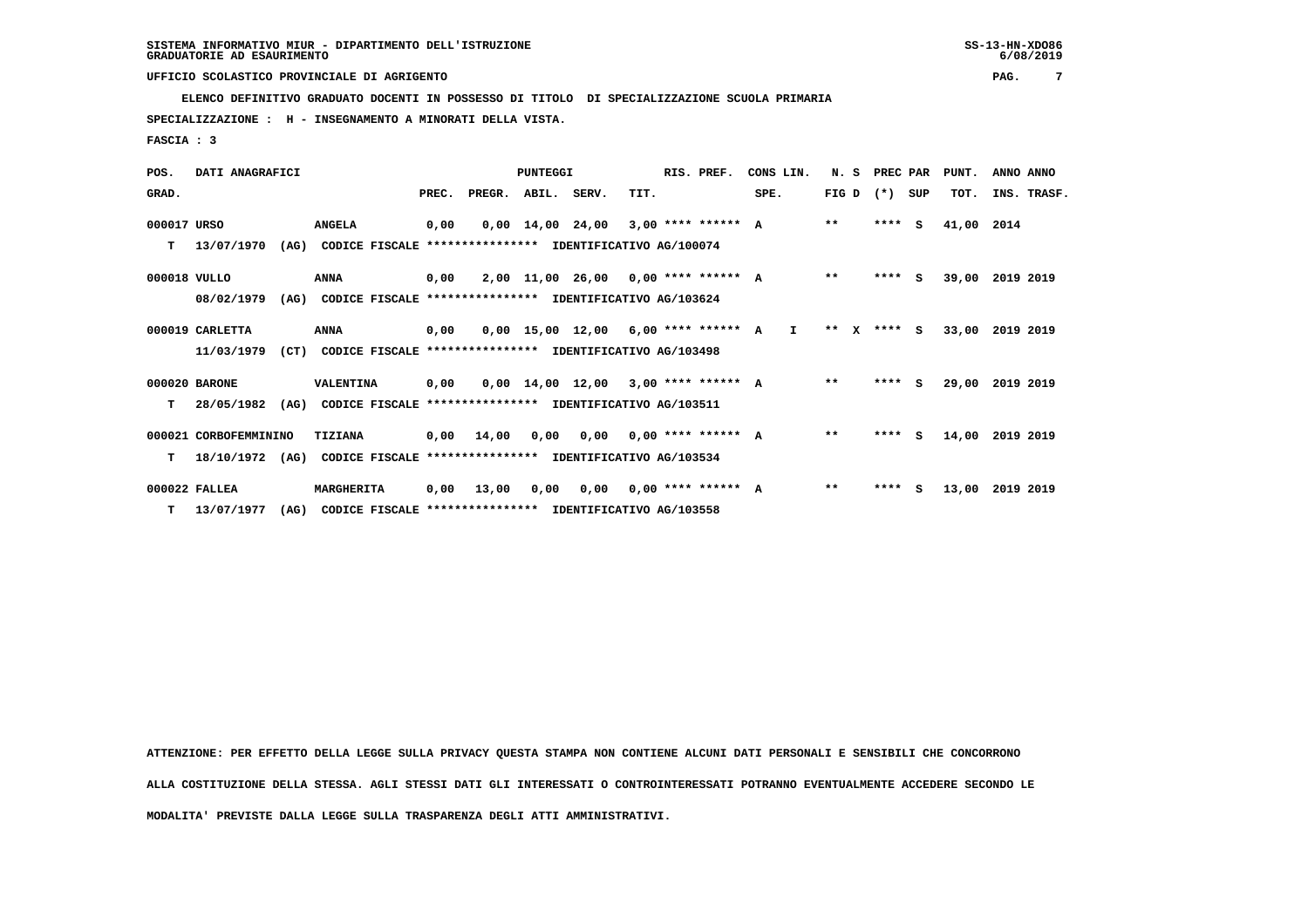**ELENCO DEFINITIVO GRADUATO DOCENTI IN POSSESSO DI TITOLO DI SPECIALIZZAZIONE SCUOLA PRIMARIA**

 **SPECIALIZZAZIONE : H - INSEGNAMENTO A MINORATI DELLA VISTA.**

 **FASCIA : 4**

| POS.  | DATI ANAGRAFICI  |      |                                 |       |              | PUNTEGGI |       | RIS. PREF.                               | CONS LIN. N. S PREC PAR PUNT. |             |     |                         | ANNO ANNO |             |
|-------|------------------|------|---------------------------------|-------|--------------|----------|-------|------------------------------------------|-------------------------------|-------------|-----|-------------------------|-----------|-------------|
| GRAD. |                  |      |                                 | PREC. | PREGR. ABIL. |          | SERV. | TIT.                                     | SPE.                          | $FIG D (*)$ | SUP | тот.                    |           | INS. TRASF. |
|       | 000023 AZZARELLO |      | FEDERICA                        | 0.00  |              |          |       | 0,00 40,00 60,00 6,00 **** ****** A I ** |                               |             |     | **** S 106,00 2019 2019 |           |             |
|       | 05/06/1989       | (CL) | CODICE FISCALE **************** |       |              |          |       | IDENTIFICATIVO AG/103509                 |                               |             |     |                         |           |             |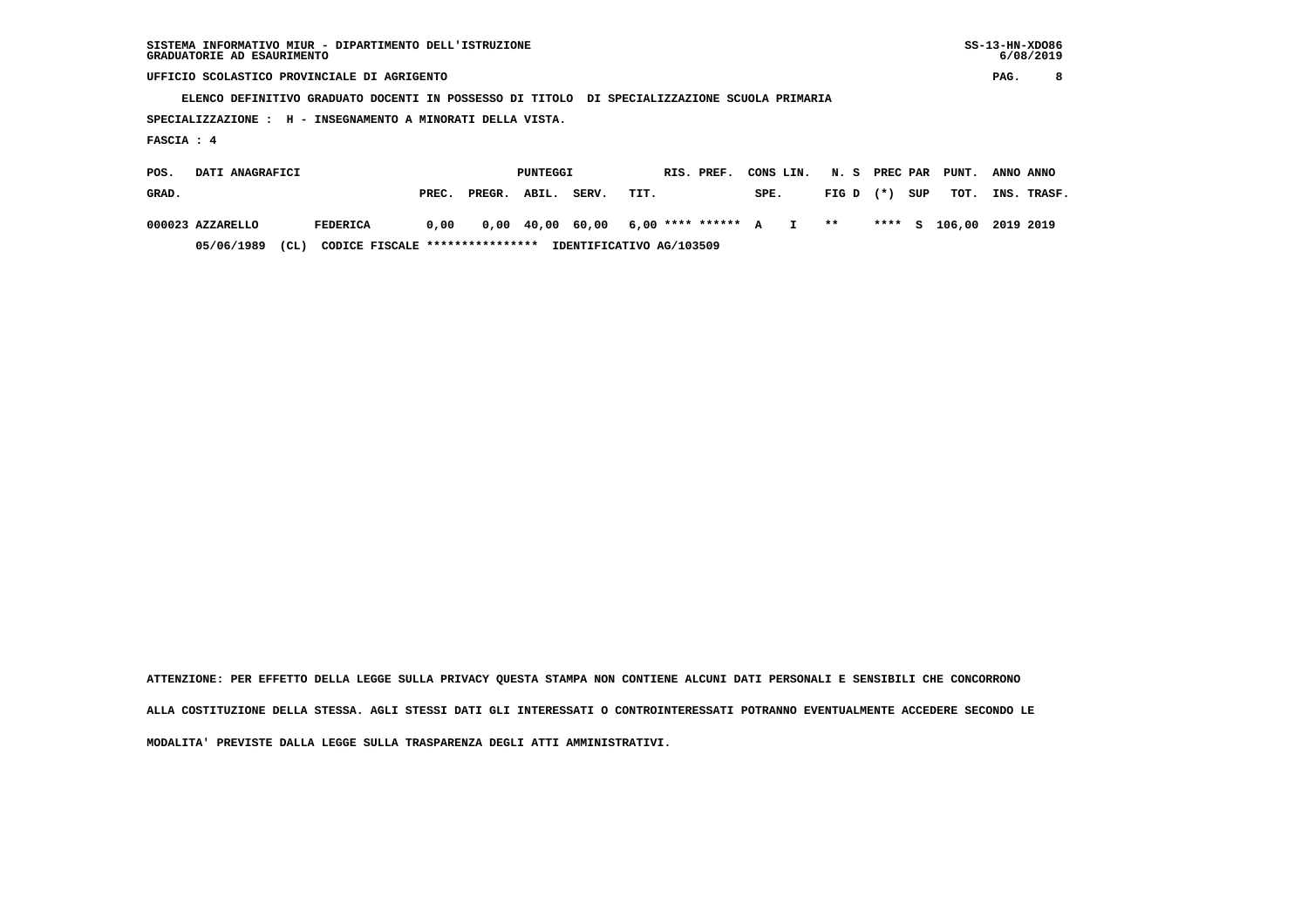**ELENCO DEFINITIVO GRADUATO DOCENTI IN POSSESSO DI TITOLO DI SPECIALIZZAZIONE SCUOLA PRIMARIA**

 **SPECIALIZZAZIONE : I - INSEGNAMENTO A MINORATI DELL'UDITO.**

 **FASCIA : 3**

 **POS. DATI ANAGRAFICI PUNTEGGI RIS. PREF. CONS LIN. N. S PREC PAR PUNT. ANNO ANNO**GRAD. **PREGRADE SERVEGE SERVE SERVE SPEREGE SPEREGALES SPEREGALES SPEREGALES SPEREGALES SPEREGALES SUP TOT. INS. TRASF. 000001 SCIACCA GIUSEPPINA 0,00 159,00 16,00 60,00 0,00 \*\*\*\* \*\*\*\*\*\* A I \*\* \*\*\*\* S 235,00 2019 2019 21/11/1970 (AG) CODICE FISCALE \*\*\*\*\*\*\*\*\*\*\*\*\*\*\*\* IDENTIFICATIVO AG/103609 000002 CIUNI IRENE ROSALIA 0,00 140,00 18,00 60,00 0,00 \*\*\*\* \*\*\*\*\*\* A \*\* \*\*\*\* S 218,00 2005 28/09/1969 (AG) CODICE FISCALE \*\*\*\*\*\*\*\*\*\*\*\*\*\*\*\* IDENTIFICATIVO AG/028662 000003 LICARI ERIKA 0,00 115,00 40,00 60,00 0,00 \*\*\*\* \*\*\*\*\*\* A S \*\* \*\*\*\* S 215,00 2007 2007 03/12/1982 (AG) CODICE FISCALE \*\*\*\*\*\*\*\*\*\*\*\*\*\*\*\* IDENTIFICATIVO AG/030220 000004 SERAFINO VALENTINA MAR 0,00 97,00 40,00 60,00 0,00 \*\*\*\* \*\*\*\*\*\* A \*\* \*\*\*\* S 197,00 2014 2014 14/08/1976 (AG) CODICE FISCALE \*\*\*\*\*\*\*\*\*\*\*\*\*\*\*\* IDENTIFICATIVO AG/097480 000005 AMATO PATRIZIA 0,00 93,00 41,00 60,00 0,00 \*\*\*\* \*\*\*\*\*\* A I \*\* X \*\*\*\* S 194,00 2007 26/08/1971 (ME) CODICE FISCALE \*\*\*\*\*\*\*\*\*\*\*\*\*\*\*\* IDENTIFICATIVO AG/030177 000006 GERALDI SABRINA 0,00 80,00 41,00 58,00 0,00 \*\*\*\* \*\*\*\*\*\* A I \*\* \*\*\*\* S 179,00 2011 2011 18/07/1975 (AG) CODICE FISCALE \*\*\*\*\*\*\*\*\*\*\*\*\*\*\*\* IDENTIFICATIVO AG/095603 000007 CARDUCCIO TIZIANA 0,00 76,00 42,00 60,00 0,00 \*\*\*\* \*\*\*\*\*\* A F \*\* \*\*\*\* S 178,00 2007 16/05/1979 (PA) CODICE FISCALE \*\*\*\*\*\*\*\*\*\*\*\*\*\*\*\* IDENTIFICATIVO AG/029916 000008 BOSCO GIUSEPPE 0,00 144,00 14,00 20,00 0,00 \*\*\*\* \*\*\*\*\*\* A I \*\* \*\*\*\* S 178,00 2014 2014 22/01/1977 (AG) CODICE FISCALE \*\*\*\*\*\*\*\*\*\*\*\*\*\*\*\* IDENTIFICATIVO AG/097327**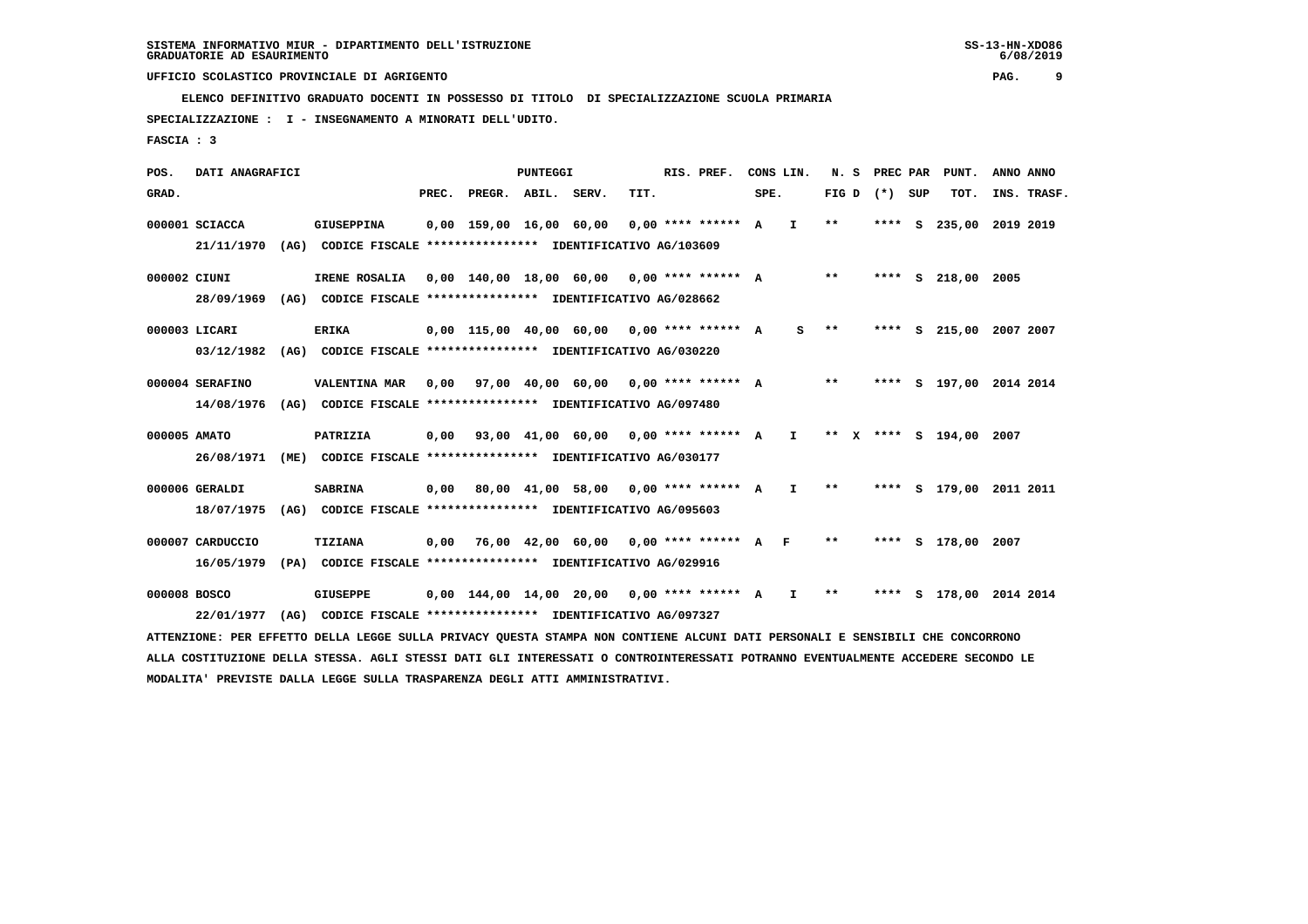**ELENCO DEFINITIVO GRADUATO DOCENTI IN POSSESSO DI TITOLO DI SPECIALIZZAZIONE SCUOLA PRIMARIA**

 **SPECIALIZZAZIONE : I - INSEGNAMENTO A MINORATI DELL'UDITO.**

 **FASCIA : 3**

 **POS. DATI ANAGRAFICI PUNTEGGI RIS. PREF. CONS LIN. N. S PREC PAR PUNT. ANNO ANNO**GRAD. **PREGRADE SERVEGE SERVE SERVE SPEREGE SPEREGALES SPEREGALES SPEREGALES SPEREGALES SPEREGALES SUP TOT. INS. TRASF. 000009 BOBBIO ENZA 0,00 61,00 40,00 60,00 0,00 \*\*\*\* \*\*\*\*\*\* A I \*\* \*\*\*\* S 161,00 2007 27/07/1979 (AG) CODICE FISCALE \*\*\*\*\*\*\*\*\*\*\*\*\*\*\*\* IDENTIFICATIVO AG/030174 000010 BAIO ANNA 0,00 30,00 39,00 60,00 3,00 \*\*\*\* \*\*\*\*\*\* A I \*\* \*\*\*\* S 132,00 2014 2014 18/11/1983 (AG) CODICE FISCALE \*\*\*\*\*\*\*\*\*\*\*\*\*\*\*\* IDENTIFICATIVO AG/097318 000011 CONA ROBERTA 0,00 18,00 39,00 58,00 6,00 \*\*\*\* \*\*\*\*\*\* A I \*\* \*\*\*\* S 121,00 2007 24/08/1981 (AG) CODICE FISCALE \*\*\*\*\*\*\*\*\*\*\*\*\*\*\*\* IDENTIFICATIVO AG/030052 000012 PITRUZZELLA MARIARITA 0,00 3,00 16,00 48,00 3,00 \*\*\*\* \*\*\*\*\*\* A \*\* \*\*\*\* S 70,00 2014 T 18/08/1982 (AG) CODICE FISCALE \*\*\*\*\*\*\*\*\*\*\*\*\*\*\*\* IDENTIFICATIVO AG/103483 000013 MASTRELLA ROSA 0,00 8,00 12,00 37,00 3,00 \*\*\*\* \*\*\*\*\*\* A \*\* \*\*\*\* S 60,00 2014 T 10/01/1978 (AG) CODICE FISCALE \*\*\*\*\*\*\*\*\*\*\*\*\*\*\*\* IDENTIFICATIVO AG/100083 000014 LA MENDOLA ANNA 0,00 0,00 14,00 41,00 3,00 \*\*\*\* \*\*\*\*\*\* A \*\* \*\*\*\* S 58,00 2014 T 16/12/1980 (AG) CODICE FISCALE \*\*\*\*\*\*\*\*\*\*\*\*\*\*\*\* IDENTIFICATIVO AG/100082 000015 MOSCHIERA DANIELA 0,00 19,00 0,00 32,00 0,00 \*\*\*\* \*\*\*\*\*\* A \*\* \*\*\*\* S 51,00 2019 2019 T 13/09/1972 (AG) CODICE FISCALE \*\*\*\*\*\*\*\*\*\*\*\*\*\*\*\* IDENTIFICATIVO AG/103584 000016 MATINA LAURA 0,00 3,00 11,00 28,00 0,00 \*\*\*\* \*\*\*\*\*\* A \*\* \*\*\*\* S 42,00 2019 2019 T 29/10/1973 (AG) CODICE FISCALE \*\*\*\*\*\*\*\*\*\*\*\*\*\*\*\* IDENTIFICATIVO AG/103543 ATTENZIONE: PER EFFETTO DELLA LEGGE SULLA PRIVACY QUESTA STAMPA NON CONTIENE ALCUNI DATI PERSONALI E SENSIBILI CHE CONCORRONO ALLA COSTITUZIONE DELLA STESSA. AGLI STESSI DATI GLI INTERESSATI O CONTROINTERESSATI POTRANNO EVENTUALMENTE ACCEDERE SECONDO LE**

 **MODALITA' PREVISTE DALLA LEGGE SULLA TRASPARENZA DEGLI ATTI AMMINISTRATIVI.**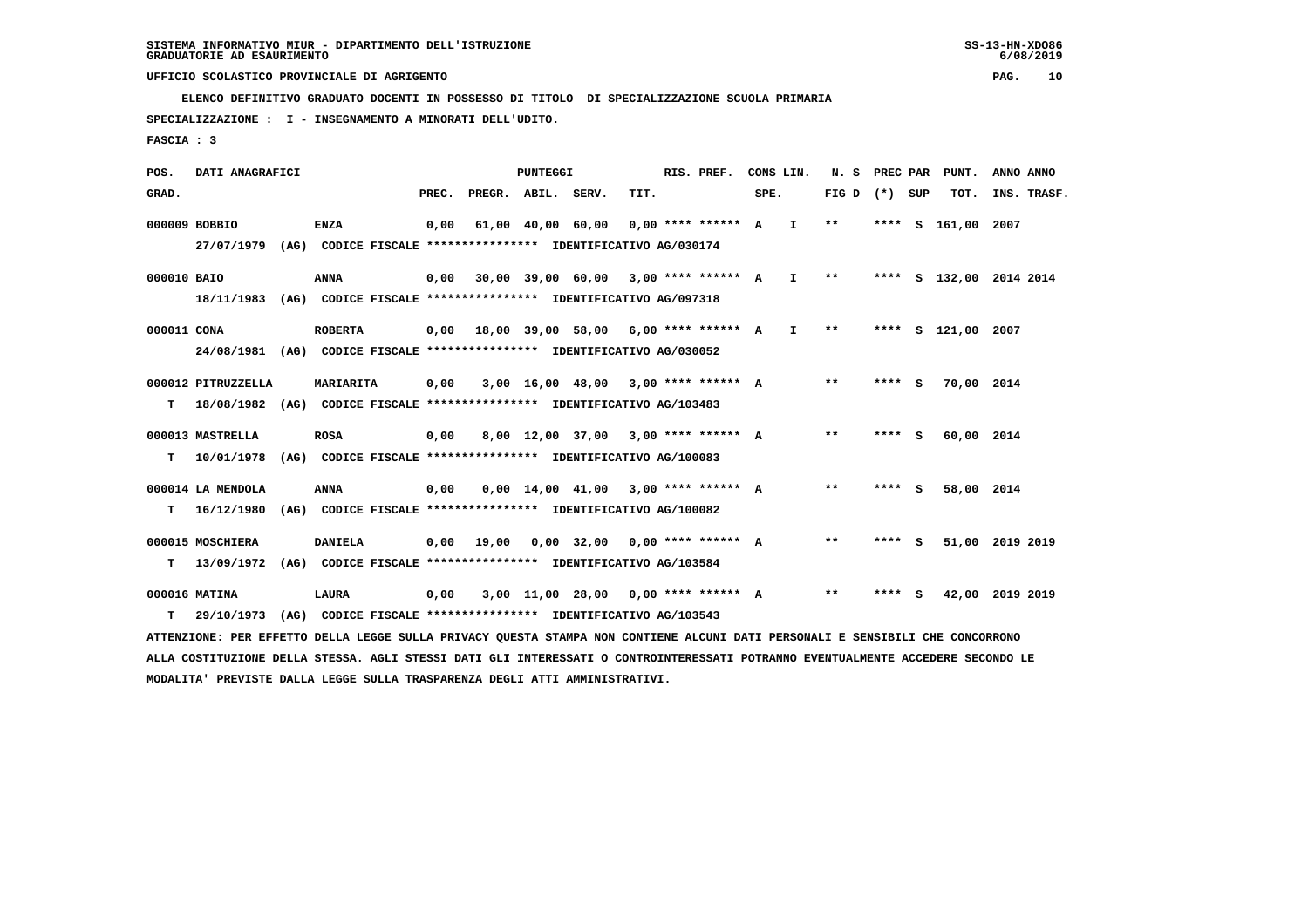**ELENCO DEFINITIVO GRADUATO DOCENTI IN POSSESSO DI TITOLO DI SPECIALIZZAZIONE SCUOLA PRIMARIA**

 **SPECIALIZZAZIONE : I - INSEGNAMENTO A MINORATI DELL'UDITO.**

 **FASCIA : 3**

| POS.         | DATI ANAGRAFICI       |      |                                                          |       |                                           | PUNTEGGI |                                       |      | RIS. PREF.                  | CONS LIN.    | N. S PREC PAR |         |    | PUNT.      | ANNO ANNO       |
|--------------|-----------------------|------|----------------------------------------------------------|-------|-------------------------------------------|----------|---------------------------------------|------|-----------------------------|--------------|---------------|---------|----|------------|-----------------|
| GRAD.        |                       |      |                                                          | PREC. | PREGR. ABIL. SERV.                        |          |                                       | TIT. |                             | SPE.         | FIG D         | (*) SUP |    | TOT.       | INS. TRASF.     |
| 000017 URSO  |                       |      | <b>ANGELA</b>                                            | 0,00  |                                           |          | $0,00$ 14,00 24,00 3,00 **** ****** A |      |                             |              | $* *$         | $***$ S |    | 41,00 2014 |                 |
| т            | 13/07/1970            | (AG) | CODICE FISCALE                                           |       | **************** IDENTIFICATIVO AG/100074 |          |                                       |      |                             |              |               |         |    |            |                 |
| 000018 VULLO |                       |      | <b>ANNA</b>                                              | 0,00  |                                           |          | $2,00$ 11,00 26,00 0,00 **** ****** A |      |                             |              | $\star\star$  | $***$ S |    |            | 39,00 2019 2019 |
|              | 08/02/1979            | (AG) | CODICE FISCALE **************** IDENTIFICATIVO AG/103624 |       |                                           |          |                                       |      |                             |              |               |         |    |            |                 |
|              | 000019 CARLETTA       |      | <b>ANNA</b>                                              | 0,00  |                                           |          | $0,00$ 15,00 12,00 6,00 **** ****** A |      |                             | $\mathbf{I}$ | $***$ X       | $***$ S |    | 33,00      | 2019 2019       |
|              | 11/03/1979            | (CT) | CODICE FISCALE **************** IDENTIFICATIVO AG/103498 |       |                                           |          |                                       |      |                             |              |               |         |    |            |                 |
|              | 000020 BARONE         |      | <b>VALENTINA</b>                                         | 0,00  |                                           |          | $0.00$ 14.00 12.00 3.00 **** ****** A |      |                             |              | $* *$         | $***$ S |    | 29,00      | 2019 2019       |
| т            | 28/05/1982            | (AG) | CODICE FISCALE **************** IDENTIFICATIVO AG/103511 |       |                                           |          |                                       |      |                             |              |               |         |    |            |                 |
|              | 000021 CORBOFEMMININO |      | TIZIANA                                                  |       | 0,00 14,00                                |          | $0,00$ $0,00$ $0,00$ **** ****** A    |      |                             |              | $* *$         | $***$ S |    |            | 14,00 2019 2019 |
| т            | 18/10/1972            | (AG) | CODICE FISCALE **************** IDENTIFICATIVO AG/103534 |       |                                           |          |                                       |      |                             |              |               |         |    |            |                 |
|              | 000022 FALLEA         |      | MARGHERITA                                               | 0,00  | 13,00                                     | 0,00     |                                       |      | $0,00$ $0,00$ **** ****** A |              | $* *$         | ****    | S. | 13,00      | 2019 2019       |
|              | T 13/07/1977          | (AG) | CODICE FISCALE **************** IDENTIFICATIVO AG/103558 |       |                                           |          |                                       |      |                             |              |               |         |    |            |                 |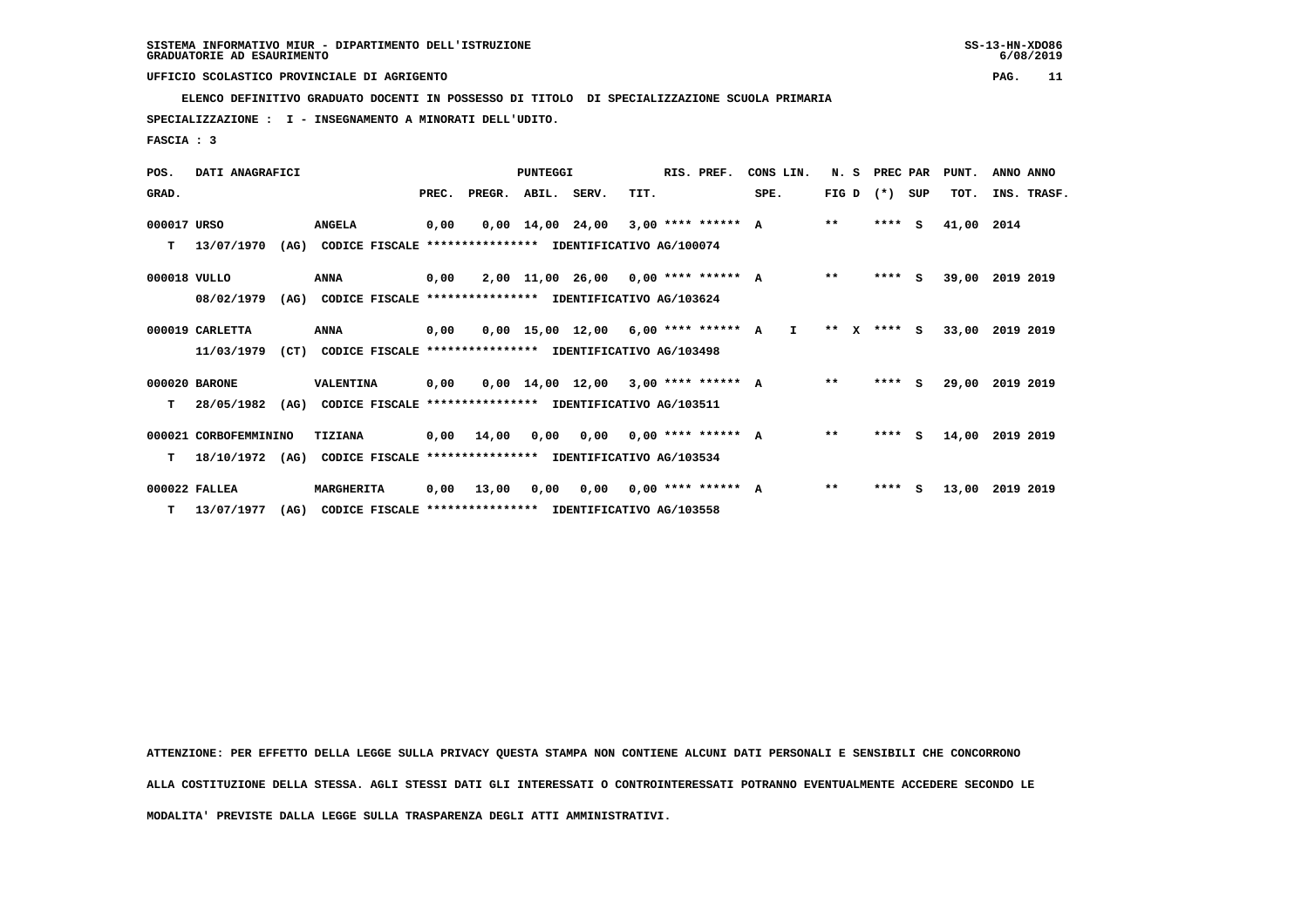| SISTEMA INFORMATIVO MIUR - DIPARTIMENTO DELL'ISTRUZIONE | $SS-13-HN-XDO86$ |
|---------------------------------------------------------|------------------|
| GRADUATORIE AD ESAURIMENTO                              | 6/08/2019        |

 **ELENCO DEFINITIVO GRADUATO DOCENTI IN POSSESSO DI TITOLO DI SPECIALIZZAZIONE SCUOLA PRIMARIA**

 **SPECIALIZZAZIONE : I - INSEGNAMENTO A MINORATI DELL'UDITO.**

 **FASCIA : 4**

| POS.  | DATI ANAGRAFICI  |      |                                 |       |        | PUNTEGGI |       | RIS. PREF.                               | CONS LIN. N. S PREC PAR PUNT. |             |     |                         | ANNO ANNO |             |
|-------|------------------|------|---------------------------------|-------|--------|----------|-------|------------------------------------------|-------------------------------|-------------|-----|-------------------------|-----------|-------------|
| GRAD. |                  |      |                                 | PREC. | PREGR. | ABIL.    | SERV. | TIT.                                     | SPE.                          | $FIG D (*)$ | SUP | тот.                    |           | INS. TRASF. |
|       | 000023 AZZARELLO |      | FEDERICA                        | 0.00  |        |          |       | 0,00 40,00 60,00 6,00 **** ****** A I ** |                               |             |     | **** S 106,00 2019 2019 |           |             |
|       | 05/06/1989       | (CL) | CODICE FISCALE **************** |       |        |          |       | IDENTIFICATIVO AG/103509                 |                               |             |     |                         |           |             |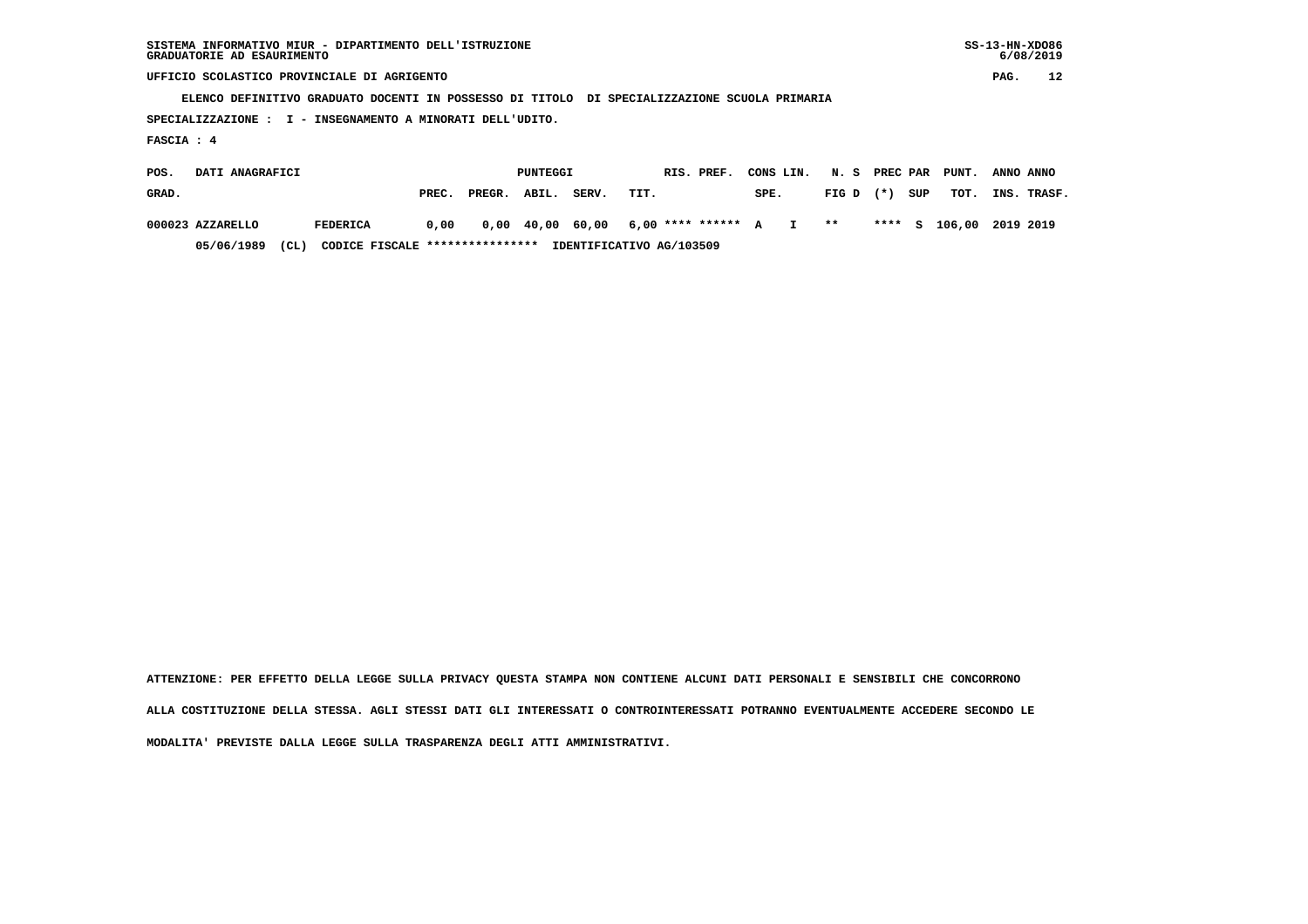**ELENCO DEFINITIVO GRADUATO DOCENTI IN POSSESSO DI TITOLO DI SPECIALIZZAZIONE SCUOLA PRIMARIA**

 **SPECIALIZZAZIONE : K - INSEGNAMENTO A INDIRIZZO DIFFERENZIATO MONTESSORI.**

 **FASCIA : 3**

 **POS. DATI ANAGRAFICI PUNTEGGI RIS. PREF. CONS LIN. N. S PREC PAR PUNT. ANNO ANNO**GRAD. **PREGRADE SERVEGE SERVE SERVE SPEREGE SPEREGALES SPEREGALES SPEREGALES SPEREGALES SPEREGALES SUP TOT. INS. TRASF. 000001 CUNSOLO GIUSEPPE 0,00 184,00 15,00 60,00 0,00 \*\*\*\* \*\*\*\*\*\* A I \*\* \*\*\*\* S 259,00 2000 22/03/1961 (AG) CODICE FISCALE \*\*\*\*\*\*\*\*\*\*\*\*\*\*\*\* IDENTIFICATIVO AG/021555 000002 BONGIOVI' ACCURSIA ANNA 0,00 184,00 14,00 60,00 0,00 \*\*\*\* \*\*\*\*\*\* A \*\* \*\*\*\* S 258,00 2003 2003 27/11/1970 (AG) CODICE FISCALE \*\*\*\*\*\*\*\*\*\*\*\*\*\*\*\* IDENTIFICATIVO AG/027309 000003 MORTILLARO CONCETTA 0,00 153,00 15,00 62,00 0,00 \*\*\*\* \*\*\*\*\*\* A \*\* \*\*\*\* S 230,00 2011 2011 24/12/1964 (AG) CODICE FISCALE \*\*\*\*\*\*\*\*\*\*\*\*\*\*\*\* IDENTIFICATIVO AG/095475 000004 CLEMENTI FILIPPINA MAR 0,00 114,00 13,00 48,00 0,00 \*\*\*\* \*\*\*\*\*\* A I \*\* \*\*\*\* S 175,00 2011 2011 25/03/1971 (AG) CODICE FISCALE \*\*\*\*\*\*\*\*\*\*\*\*\*\*\*\* IDENTIFICATIVO AG/095547 000005 BAIAMONTE GIUSEPPA 0,00 114,00 14,00 38,00 0,00 \*\*\*\* \*\*\*\*\*\* A F \*\* \*\*\*\* S 166,00 2011 2011 25/02/1954 (AG) CODICE FISCALE \*\*\*\*\*\*\*\*\*\*\*\*\*\*\*\* IDENTIFICATIVO AG/095422 000006 PERRICONE ANTONELLA 0,00 54,00 13,00 12,00 0,00 \*\*\*\* \*\*\*\*\*\* A \*\* X \*\*\*\* S 79,00 2019 2019 08/06/1966 (EE) CODICE FISCALE \*\*\*\*\*\*\*\*\*\*\*\*\*\*\*\* IDENTIFICATIVO AG/103593 000007 SANFILIPPO VITA 0,00 8,00 15,00 48,00 0,00 \*\*\*\* \*\*\*\*\*\* A I \*\* \*\*\*\* S 71,00 2011 2011 02/05/1970 (EE) CODICE FISCALE \*\*\*\*\*\*\*\*\*\*\*\*\*\*\*\* IDENTIFICATIVO AG/095517 000008 DI MARIA SABRINA 0,00 0,00 14,00 48,00 6,00 \*\*\*\* \*\*\*\*\*\* A \*\* \*\*\*\* S 68,00 2014 2015 02/01/1972 (AG) CODICE FISCALE \*\*\*\*\*\*\*\*\*\*\*\*\*\*\*\* IDENTIFICATIVO AG/099888 ATTENZIONE: PER EFFETTO DELLA LEGGE SULLA PRIVACY QUESTA STAMPA NON CONTIENE ALCUNI DATI PERSONALI E SENSIBILI CHE CONCORRONO**

 **ALLA COSTITUZIONE DELLA STESSA. AGLI STESSI DATI GLI INTERESSATI O CONTROINTERESSATI POTRANNO EVENTUALMENTE ACCEDERE SECONDO LE MODALITA' PREVISTE DALLA LEGGE SULLA TRASPARENZA DEGLI ATTI AMMINISTRATIVI.**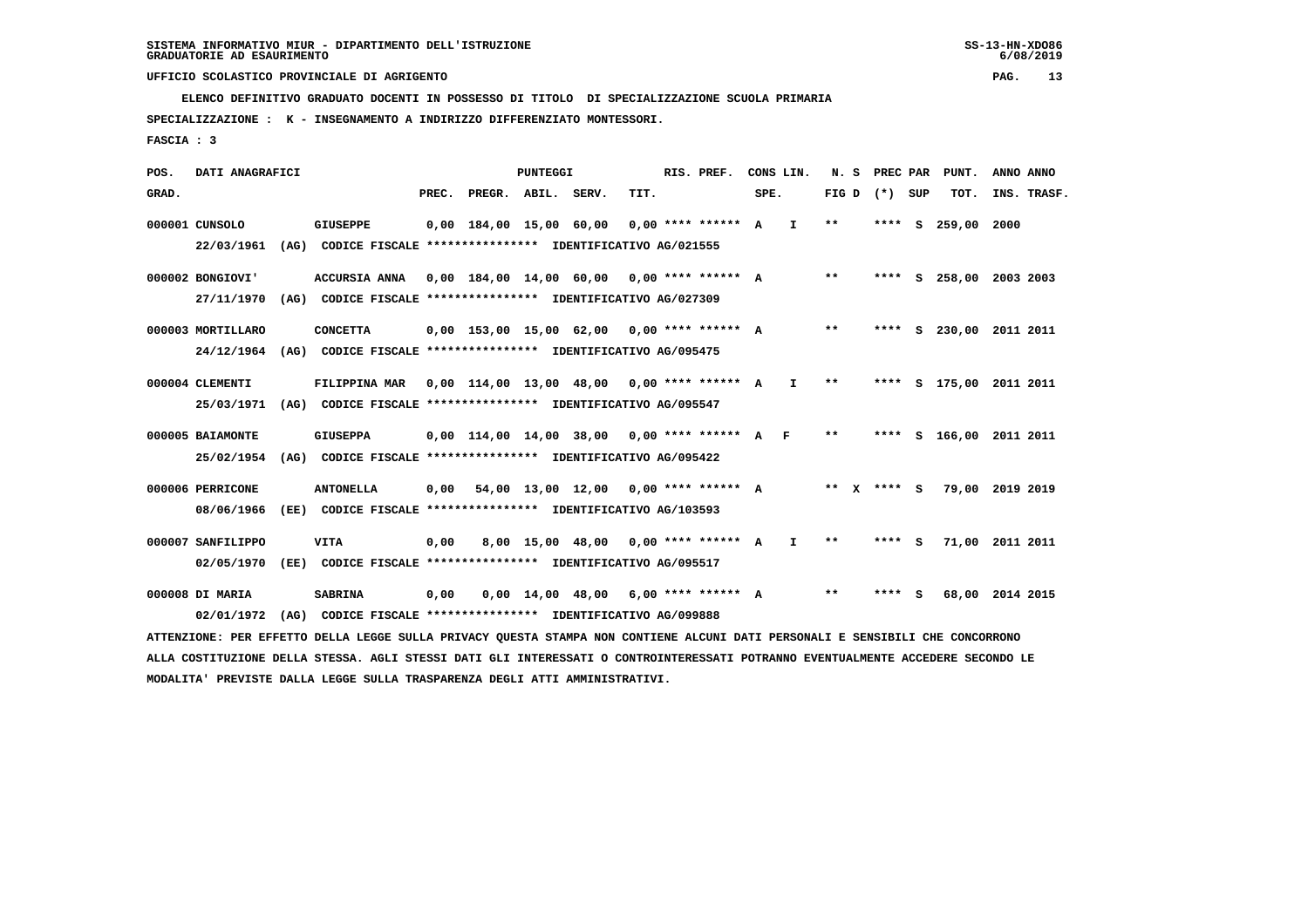**ELENCO DEFINITIVO GRADUATO DOCENTI IN POSSESSO DI TITOLO DI SPECIALIZZAZIONE SCUOLA PRIMARIA**

 **SPECIALIZZAZIONE : K - INSEGNAMENTO A INDIRIZZO DIFFERENZIATO MONTESSORI.**

 **FASCIA : 3**

| POS.  | DATI ANAGRAFICI    |      |                                                                         |       |                                            | PUNTEGGI   |                                          |      | RIS. PREF.           |      | CONS LIN. | N.S             | PREC PAR |     | PUNT.           | ANNO ANNO |             |
|-------|--------------------|------|-------------------------------------------------------------------------|-------|--------------------------------------------|------------|------------------------------------------|------|----------------------|------|-----------|-----------------|----------|-----|-----------------|-----------|-------------|
| GRAD. |                    |      |                                                                         | PREC. | PREGR. ABIL. SERV.                         |            |                                          | TIT. |                      | SPE. |           | FIG D $(*)$ SUP |          |     | TOT.            |           | INS. TRASF. |
|       | 000009 VITALE      |      | <b>AGNESE SALVAT</b>                                                    | 0,00  |                                            |            | $10,00$ 15,00 26,00 0,00 **** ****** A F |      |                      |      |           | $* *$           | $***$ S  |     | 51,00 2003 2003 |           |             |
|       | 16/06/1965         |      | (PA) CODICE FISCALE **************** IDENTIFICATIVO AG/027317           |       |                                            |            |                                          |      |                      |      |           |                 |          |     |                 |           |             |
|       | 000010 CAMPISI     |      | <b>MARIA PATRIZI</b>                                                    | 0.00  | 21,00 14,00 0,00 0,00 **** ****** A        |            |                                          |      |                      |      |           | $* *$           | ****     |     | 35,00 2019 2019 |           |             |
|       |                    |      | 30/11/1964 (AG) CODICE FISCALE *************** IDENTIFICATIVO AG/103517 |       |                                            |            |                                          |      |                      |      |           |                 |          |     |                 |           |             |
|       | 000011 BALDACCHINO |      | GIUSEPPINA                                                              |       | $0.00$ 17.00 15.00 0.00 0.00 **** ****** A |            |                                          |      |                      |      |           | $* *$           | ****     | - S | 32,00           | 2000      |             |
|       |                    |      | 14/11/1959 (AG) CODICE FISCALE *************** IDENTIFICATIVO AG/020575 |       |                                            |            |                                          |      |                      |      |           |                 |          |     |                 |           |             |
|       | 000012 DI RAIMONDO |      | <b>ROSINA MARIA</b>                                                     |       | $0.00$ 15.00 15.00 0.00 0.00 **** ****** A |            |                                          |      |                      |      |           | ** x **** S     |          |     | 30,00 2000      |           |             |
|       |                    |      | 05/02/1964 (AG) CODICE FISCALE *************** IDENTIFICATIVO AG/021620 |       |                                            |            |                                          |      |                      |      |           |                 |          |     |                 |           |             |
|       | 000013 DI GIACOMO  |      | <b>MARIA</b>                                                            |       | $0,00$ 11,00 15,00 2,00 0,00 **** ****** A |            |                                          |      |                      |      |           | $* *$           | **** S   |     | 28,00           | 2000      |             |
|       | 01/01/1965         |      | (AG) CODICE FISCALE **************** IDENTIFICATIVO AG/021383           |       |                                            |            |                                          |      |                      |      |           |                 |          |     |                 |           |             |
|       | 000014 LAZZANO     |      | <b>ASSUNTINA</b>                                                        | 0,00  | 12,00 13,00 0,00 3,00 **** ****** A        |            |                                          |      |                      |      |           | $* *$           | **** S   |     | 28,00 2019      |           |             |
|       | 12/07/1959         | (AG) | CODICE FISCALE **************** IDENTIFICATIVO AG/021306                |       |                                            |            |                                          |      |                      |      |           |                 |          |     |                 |           |             |
|       | 000015 GAGLIANO    |      | MARIA CARMELA                                                           | 0,00  |                                            | 6,00 14,00 | 6,00                                     |      | $0.00$ **** ****** A |      |           | $* *$           | ****     | - S | 26,00           | 2000      |             |
|       | 13/01/1966         |      | (AG) CODICE FISCALE **************** IDENTIFICATIVO AG/021500           |       |                                            |            |                                          |      |                      |      |           |                 |          |     |                 |           |             |
|       | 000016 RUSSELLO    |      | <b>GIUSEPPA</b>                                                         | 0,00  |                                            |            | 6,00 15,00 0,00 0,00 **** ****** A F     |      |                      |      |           | $* *$           | ****     | - 5 | 21,00           | 2007      |             |
|       | 03/03/1971         | (AG) | CODICE FISCALE **************** IDENTIFICATIVO AG/021380                |       |                                            |            |                                          |      |                      |      |           |                 |          |     |                 |           |             |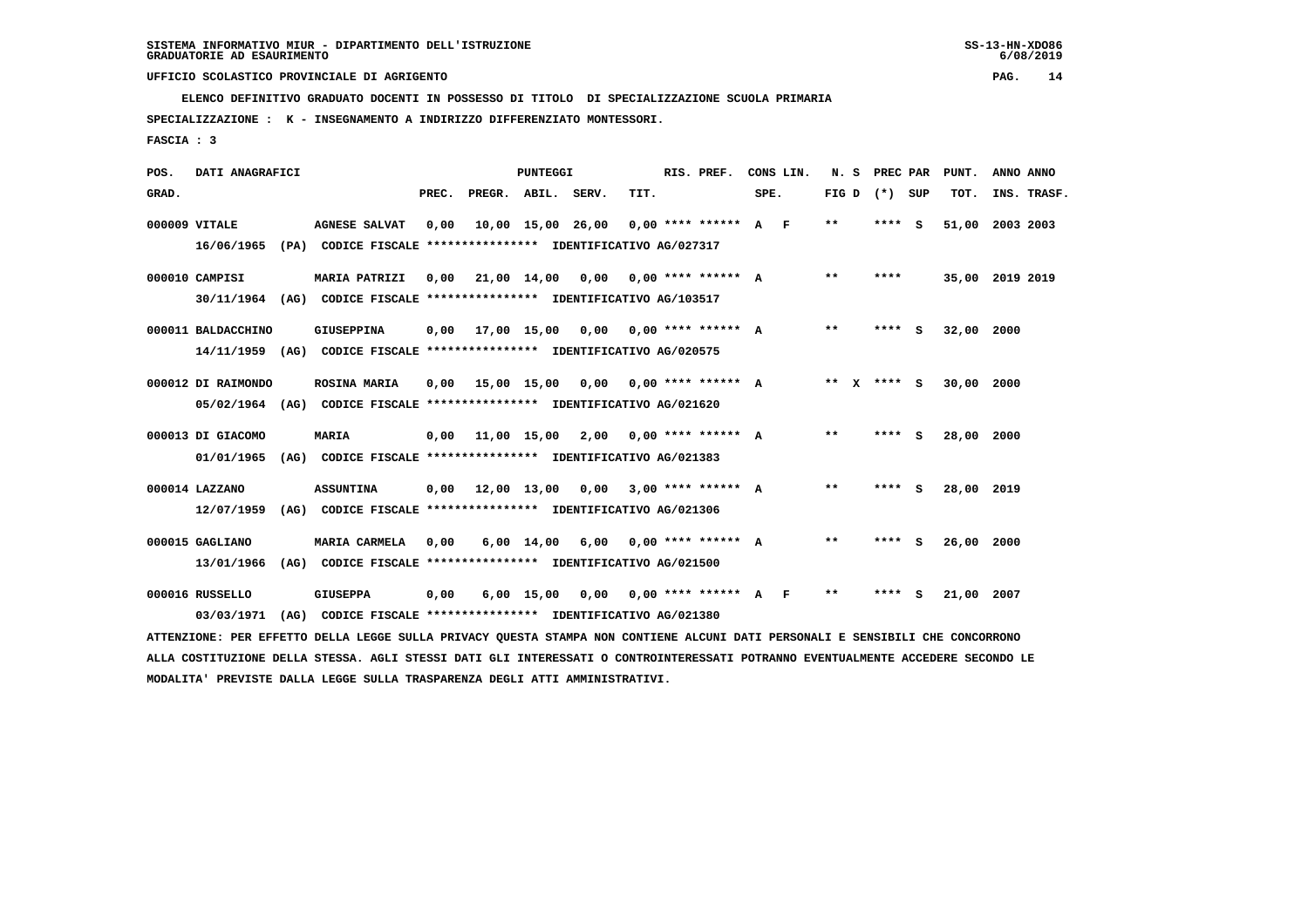**ELENCO DEFINITIVO GRADUATO DOCENTI IN POSSESSO DI TITOLO DI SPECIALIZZAZIONE SCUOLA PRIMARIA**

 **SPECIALIZZAZIONE : K - INSEGNAMENTO A INDIRIZZO DIFFERENZIATO MONTESSORI.**

 **FASCIA : 3**

| POS.         | DATI ANAGRAFICI |      |                                                          |       |                    | PUNTEGGI     |                                      |      | RIS. PREF.                  | CONS LIN. |              | N.S     | PREC PAR      |          | PUNT.      | ANNO ANNO   |  |
|--------------|-----------------|------|----------------------------------------------------------|-------|--------------------|--------------|--------------------------------------|------|-----------------------------|-----------|--------------|---------|---------------|----------|------------|-------------|--|
| GRAD.        |                 |      |                                                          | PREC. | PREGR. ABIL. SERV. |              |                                      | TIT. |                             | SPE.      |              |         | FIG D $(*)$   | SUP      | TOT.       | INS. TRASF. |  |
|              | 000017 PUCCIO   |      | <b>GAETANA</b>                                           | 0,00  |                    | 5,00 16,00   | 0,00                                 |      | $0.00$ **** ****** A        |           |              |         | ** x **** S   |          | 21,00      | 2019        |  |
|              | 30/08/1968      | (AG) | CODICE FISCALE **************** IDENTIFICATIVO AG/021486 |       |                    |              |                                      |      |                             |           |              |         |               |          |            |             |  |
|              | 000018 GENOVA   |      | ALFONSA FRANC                                            | 0.00  |                    |              | $3,00$ 15,00 2,00 0,00 **** ****** A |      |                             |           | $\mathbf{I}$ | $* *$   | $***$ S       |          | 20,00      | 2011 2011   |  |
|              | 02/05/1963      | (AG) | CODICE FISCALE **************** IDENTIFICATIVO AG/095376 |       |                    |              |                                      |      |                             |           |              |         |               |          |            |             |  |
|              | 000019 CIMINO   |      | <b>EPIFANIA</b>                                          | 0,00  |                    |              | 6,00 14,00 0,00 0,00 **** ****** A I |      |                             |           |              | $***$   | $***$ S       |          | 20,00      | 2014 2014   |  |
|              | 18/12/1970      | (AG) | CODICE FISCALE **************** IDENTIFICATIVO AG/097344 |       |                    |              |                                      |      |                             |           |              |         |               |          |            |             |  |
|              | 000020 ARNONE   |      | <b>GIUSEPPE</b>                                          | 0,00  |                    |              | 3,00 16,00 0,00 0,00 **** ****** A I |      |                             |           |              |         | ** $X$ **** S |          | 19,00      | 2007 2007   |  |
|              | 22/11/1968      | (AG) | CODICE FISCALE **************** IDENTIFICATIVO AG/029802 |       |                    |              |                                      |      |                             |           |              |         |               |          |            |             |  |
|              | 000021 NAVARRA  |      | <b>ROSALIA</b>                                           | 0,00  |                    | 5,00 12,00   |                                      |      | $0.00$ $0.00$ **** ****** A |           |              | $***$   | ****          | <b>S</b> | 17,00      | 2000        |  |
|              | 31/05/1968      | (AG) | CODICE FISCALE **************** IDENTIFICATIVO AG/021887 |       |                    |              |                                      |      |                             |           |              |         |               |          |            |             |  |
| 000022 DENI  |                 |      | <b>SANTINA</b>                                           | 0,00  |                    | 0,00 10,00   |                                      |      | $0.00$ 6.00 **** ****** A   |           | I.           | $***$ X | ****          |          | 16,00      | 2014 2005   |  |
|              | 29/05/1970      | (AG) | CODICE FISCALE **************** IDENTIFICATIVO AG/028654 |       |                    |              |                                      |      |                             |           |              |         |               |          |            |             |  |
| 000023 GULLO |                 |      | MARIA                                                    | 0,00  |                    | $0,00$ 14,00 |                                      |      | $0,00$ $0,00$ **** ****** A |           |              | $* *$   | ****          |          | 14,00 2019 |             |  |

 **01/01/1972 (AG) CODICE FISCALE \*\*\*\*\*\*\*\*\*\*\*\*\*\*\*\* IDENTIFICATIVO AG/020971**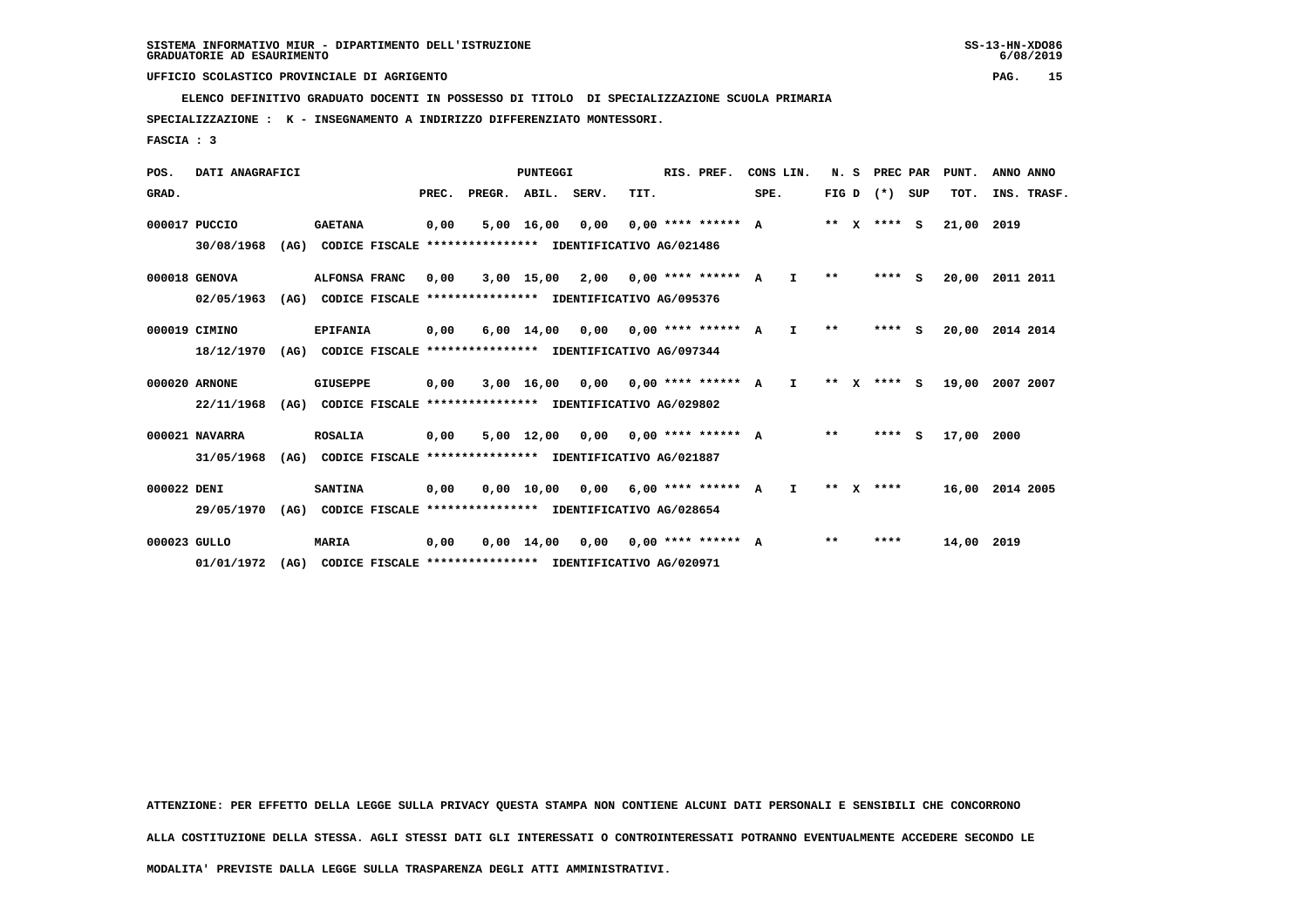**ELENCO DEFINITIVO GRADUATO DOCENTI IN POSSESSO DI TITOLO DI SPECIALIZZAZIONE SCUOLA PRIMARIA**

 **SPECIALIZZAZIONE : L - INSEGNAMENTO AD ALTRO INDIRIZZO DIFFERENZIATO.**

 **FASCIA : 3**

 **POS. DATI ANAGRAFICI PUNTEGGI RIS. PREF. CONS LIN. N. S PREC PAR PUNT. ANNO ANNO**GRAD. **PREGRADE SERVEGE SERVE SERVE SPEREGE SPEREGALES SPEREGALES SPEREGALES SPEREGALES SPEREGALES SUP TOT. INS. TRASF. 000001 DI CARLO STELLA 0,00 189,00 15,00 60,00 0,00 \*\*\*\* \*\*\*\*\*\* A I \*\* \*\*\*\* S 264,00 2000 07/04/1967 (AG) CODICE FISCALE \*\*\*\*\*\*\*\*\*\*\*\*\*\*\*\* IDENTIFICATIVO AG/021615 000002 CILONA GIOVANNA 0,00 164,00 17,00 60,00 0,00 \*\*\*\* \*\*\*\*\*\* A \*\* \*\*\*\* S 241,00 2007 2007 24/07/1969 (AG) CODICE FISCALE \*\*\*\*\*\*\*\*\*\*\*\*\*\*\*\* IDENTIFICATIVO AG/029738 000003 GATTUSO ROSANNA 0,00 163,00 13,00 62,00 0,00 \*\*\*\* \*\*\*\*\*\* A I \*\* \*\*\*\* S 238,00 2000 08/02/1970 (AG) CODICE FISCALE \*\*\*\*\*\*\*\*\*\*\*\*\*\*\*\* IDENTIFICATIVO AG/021562 000004 MORTILLARO CONCETTA 0,00 153,00 15,00 62,00 0,00 \*\*\*\* \*\*\*\*\*\* A \*\* \*\*\*\* S 230,00 2011 2011 24/12/1964 (AG) CODICE FISCALE \*\*\*\*\*\*\*\*\*\*\*\*\*\*\*\* IDENTIFICATIVO AG/095475 000005 D'ANGELO VINCENZA 0,00 145,00 17,00 50,00 0,00 \*\*\*\* \*\*\*\*\*\* A \*\* \*\*\*\* S 212,00 2000 02/01/1956 (AG) CODICE FISCALE \*\*\*\*\*\*\*\*\*\*\*\*\*\*\*\* IDENTIFICATIVO AG/021361 000006 CLEMENTI FILIPPINA MAR 0,00 114,00 13,00 48,00 0,00 \*\*\*\* \*\*\*\*\*\* A I \*\* \*\*\*\* S 175,00 2011 2011 25/03/1971 (AG) CODICE FISCALE \*\*\*\*\*\*\*\*\*\*\*\*\*\*\*\* IDENTIFICATIVO AG/095547 000007 BAIAMONTE GIUSEPPA 0,00 114,00 14,00 38,00 0,00 \*\*\*\* \*\*\*\*\*\* A F \*\* \*\*\*\* S 166,00 2011 2011 25/02/1954 (AG) CODICE FISCALE \*\*\*\*\*\*\*\*\*\*\*\*\*\*\*\* IDENTIFICATIVO AG/095422 000008 INDELICATO CAROLINA 0,00 82,00 15,00 46,00 0,00 \*\*\*\* \*\*\*\*\*\* A I \*\* \*\*\*\* S 143,00 2000 19/05/1963 (AG) CODICE FISCALE \*\*\*\*\*\*\*\*\*\*\*\*\*\*\*\* IDENTIFICATIVO AG/021804**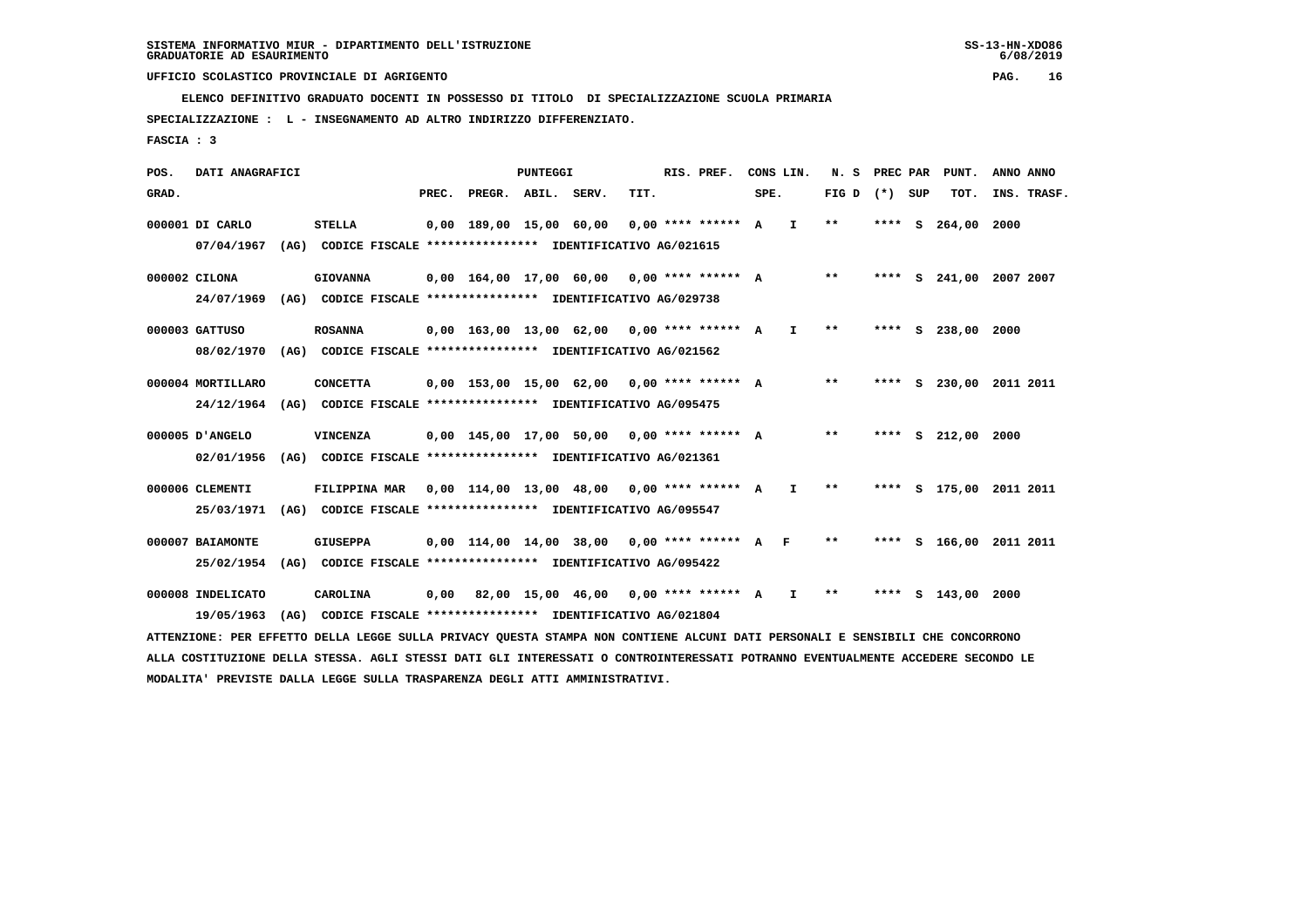**ELENCO DEFINITIVO GRADUATO DOCENTI IN POSSESSO DI TITOLO DI SPECIALIZZAZIONE SCUOLA PRIMARIA**

 **SPECIALIZZAZIONE : L - INSEGNAMENTO AD ALTRO INDIRIZZO DIFFERENZIATO.**

 **FASCIA : 3**

 **POS. DATI ANAGRAFICI PUNTEGGI RIS. PREF. CONS LIN. N. S PREC PAR PUNT. ANNO ANNO**GRAD. **PREGRADE SERVEGE SERVE SERVE SPEREGE SPEREGALES SPEREGALES SPEREGALES SPEREGALES SPEREGALES SUP TOT. INS. TRASF. 000009 PERRICONE ANTONELLA 0,00 54,00 13,00 12,00 0,00 \*\*\*\* \*\*\*\*\*\* A \*\* X \*\*\*\* S 79,00 2019 2019 08/06/1966 (EE) CODICE FISCALE \*\*\*\*\*\*\*\*\*\*\*\*\*\*\*\* IDENTIFICATIVO AG/103593 000010 SANFILIPPO VITA 0,00 8,00 15,00 48,00 0,00 \*\*\*\* \*\*\*\*\*\* A I \*\* \*\*\*\* S 71,00 2011 2011 02/05/1970 (EE) CODICE FISCALE \*\*\*\*\*\*\*\*\*\*\*\*\*\*\*\* IDENTIFICATIVO AG/095517 000011 DI MARIA SABRINA 0,00 0,00 14,00 48,00 6,00 \*\*\*\* \*\*\*\*\*\* A \*\* \*\*\*\* S 68,00 2014 2015 02/01/1972 (AG) CODICE FISCALE \*\*\*\*\*\*\*\*\*\*\*\*\*\*\*\* IDENTIFICATIVO AG/099888 000012 VITALE AGNESE SALVAT 0,00 10,00 15,00 26,00 0,00 \*\*\*\* \*\*\*\*\*\* A F \*\* \*\*\*\* S 51,00 2003 2003 16/06/1965 (PA) CODICE FISCALE \*\*\*\*\*\*\*\*\*\*\*\*\*\*\*\* IDENTIFICATIVO AG/027317 000013 SCIUME' CALOGERA 0,00 16,00 15,00 4,00 0,00 \*\*\*\* \*\*\*\*\*\* A F \*\* \*\*\*\* S 35,00 2015 2015 T 22/08/1957 (AG) CODICE FISCALE \*\*\*\*\*\*\*\*\*\*\*\*\*\*\*\* IDENTIFICATIVO AG/099887 000014 BALDACCHINO GIUSEPPINA 0,00 17,00 15,00 0,00 0,00 \*\*\*\* \*\*\*\*\*\* A \*\* \*\*\*\* S 32,00 2000 14/11/1959 (AG) CODICE FISCALE \*\*\*\*\*\*\*\*\*\*\*\*\*\*\*\* IDENTIFICATIVO AG/020575 000015 DI RAIMONDO ROSINA MARIA 0,00 15,00 15,00 0,00 0,00 \*\*\*\* \*\*\*\*\*\* A \*\* X \*\*\*\* S 30,00 2000 05/02/1964 (AG) CODICE FISCALE \*\*\*\*\*\*\*\*\*\*\*\*\*\*\*\* IDENTIFICATIVO AG/021620 000016 DI GIACOMO MARIA 0,00 11,00 15,00 2,00 0,00 \*\*\*\* \*\*\*\*\*\* A \*\* \*\*\*\* S 28,00 2000 01/01/1965 (AG) CODICE FISCALE \*\*\*\*\*\*\*\*\*\*\*\*\*\*\*\* IDENTIFICATIVO AG/021383 ATTENZIONE: PER EFFETTO DELLA LEGGE SULLA PRIVACY QUESTA STAMPA NON CONTIENE ALCUNI DATI PERSONALI E SENSIBILI CHE CONCORRONO**

 **ALLA COSTITUZIONE DELLA STESSA. AGLI STESSI DATI GLI INTERESSATI O CONTROINTERESSATI POTRANNO EVENTUALMENTE ACCEDERE SECONDO LE MODALITA' PREVISTE DALLA LEGGE SULLA TRASPARENZA DEGLI ATTI AMMINISTRATIVI.**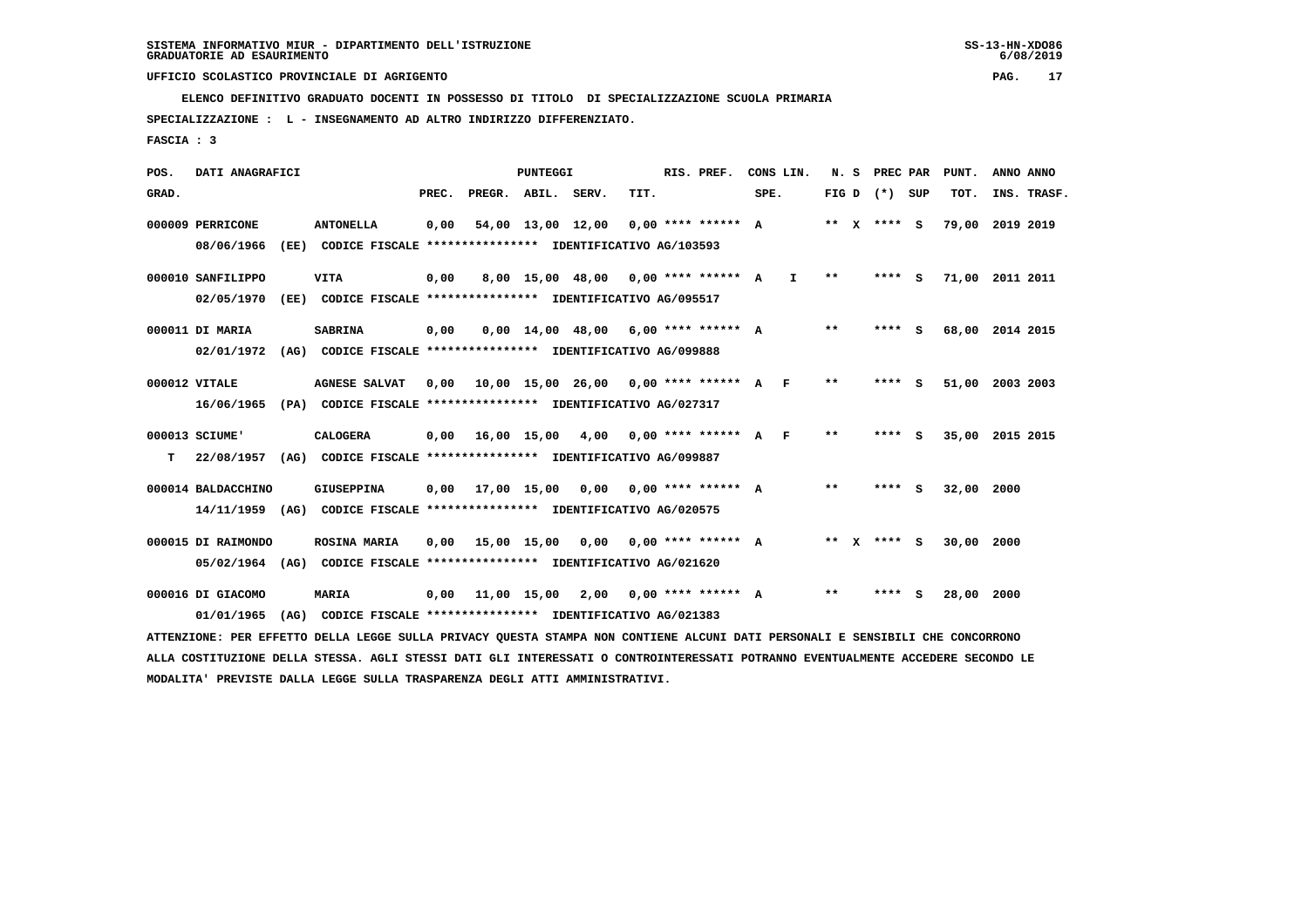**ELENCO DEFINITIVO GRADUATO DOCENTI IN POSSESSO DI TITOLO DI SPECIALIZZAZIONE SCUOLA PRIMARIA**

 **SPECIALIZZAZIONE : L - INSEGNAMENTO AD ALTRO INDIRIZZO DIFFERENZIATO.**

 **FASCIA : 3**

 **POS. DATI ANAGRAFICI PUNTEGGI RIS. PREF. CONS LIN. N. S PREC PAR PUNT. ANNO ANNO**GRAD. **PREGRADE SERVEGE SERVE SERVE SPEREGE SPEREGALES SPEREGALES SPEREGALES SPEREGALES SPEREGALES SUP TOT. INS. TRASF. 000017 LAZZANO ASSUNTINA 0,00 12,00 13,00 0,00 3,00 \*\*\*\* \*\*\*\*\*\* A \*\* \*\*\*\* S 28,00 2019 12/07/1959 (AG) CODICE FISCALE \*\*\*\*\*\*\*\*\*\*\*\*\*\*\*\* IDENTIFICATIVO AG/021306 000018 GAGLIANO MARIA CARMELA 0,00 6,00 14,00 6,00 0,00 \*\*\*\* \*\*\*\*\*\* A \*\* \*\*\*\* S 26,00 2000 13/01/1966 (AG) CODICE FISCALE \*\*\*\*\*\*\*\*\*\*\*\*\*\*\*\* IDENTIFICATIVO AG/021500 000019 PRESTI ANTONIA 0,00 9,00 16,00 0,00 0,00 \*\*\*\* \*\*\*\*\*\* A F \*\* \*\*\*\* S 25,00 2000 03/01/1959 (AG) CODICE FISCALE \*\*\*\*\*\*\*\*\*\*\*\*\*\*\*\* IDENTIFICATIVO AG/021484 000020 CAMMALLERI DOMENICA 0,00 12,00 13,00 0,00 0,00 \*\*\*\* \*\*\*\*\*\* A I \*\* \*\*\*\* 25,00 2019 04/02/1971 (AG) CODICE FISCALE \*\*\*\*\*\*\*\*\*\*\*\*\*\*\*\* IDENTIFICATIVO AG/022060 000021 EMANUELE ANTONINA 0,00 9,00 15,00 0,00 0,00 \*\*\*\* \*\*\*\*\*\* A F \*\* \*\*\*\* S 24,00 2004 2004 01/12/1962 (AG) CODICE FISCALE \*\*\*\*\*\*\*\*\*\*\*\*\*\*\*\* IDENTIFICATIVO AG/027556 000022 MURATORE GIOVANNA MARI 0,00 9,00 14,00 0,00 0,00 \*\*\*\* \*\*\*\*\*\* A \*\* X \*\*\*\* S 23,00 2011 2011 23/08/1962 (AG) CODICE FISCALE \*\*\*\*\*\*\*\*\*\*\*\*\*\*\*\* IDENTIFICATIVO AG/095596 000023 COSTANZA GIOVANNA 0,00 6,00 16,00 0,00 0,00 \*\*\*\* \*\*\*\*\*\* A \*\* \*\*\*\* S 22,00 2000 31/01/1960 (AG) CODICE FISCALE \*\*\*\*\*\*\*\*\*\*\*\*\*\*\*\* IDENTIFICATIVO AG/021531 000024 RUSSELLO GIUSEPPA 0,00 6,00 15,00 0,00 0,00 \*\*\*\* \*\*\*\*\*\* A F \*\* \*\*\*\* S 21,00 2007 03/03/1971 (AG) CODICE FISCALE \*\*\*\*\*\*\*\*\*\*\*\*\*\*\*\* IDENTIFICATIVO AG/021380 ATTENZIONE: PER EFFETTO DELLA LEGGE SULLA PRIVACY QUESTA STAMPA NON CONTIENE ALCUNI DATI PERSONALI E SENSIBILI CHE CONCORRONO**

 **ALLA COSTITUZIONE DELLA STESSA. AGLI STESSI DATI GLI INTERESSATI O CONTROINTERESSATI POTRANNO EVENTUALMENTE ACCEDERE SECONDO LE MODALITA' PREVISTE DALLA LEGGE SULLA TRASPARENZA DEGLI ATTI AMMINISTRATIVI.**